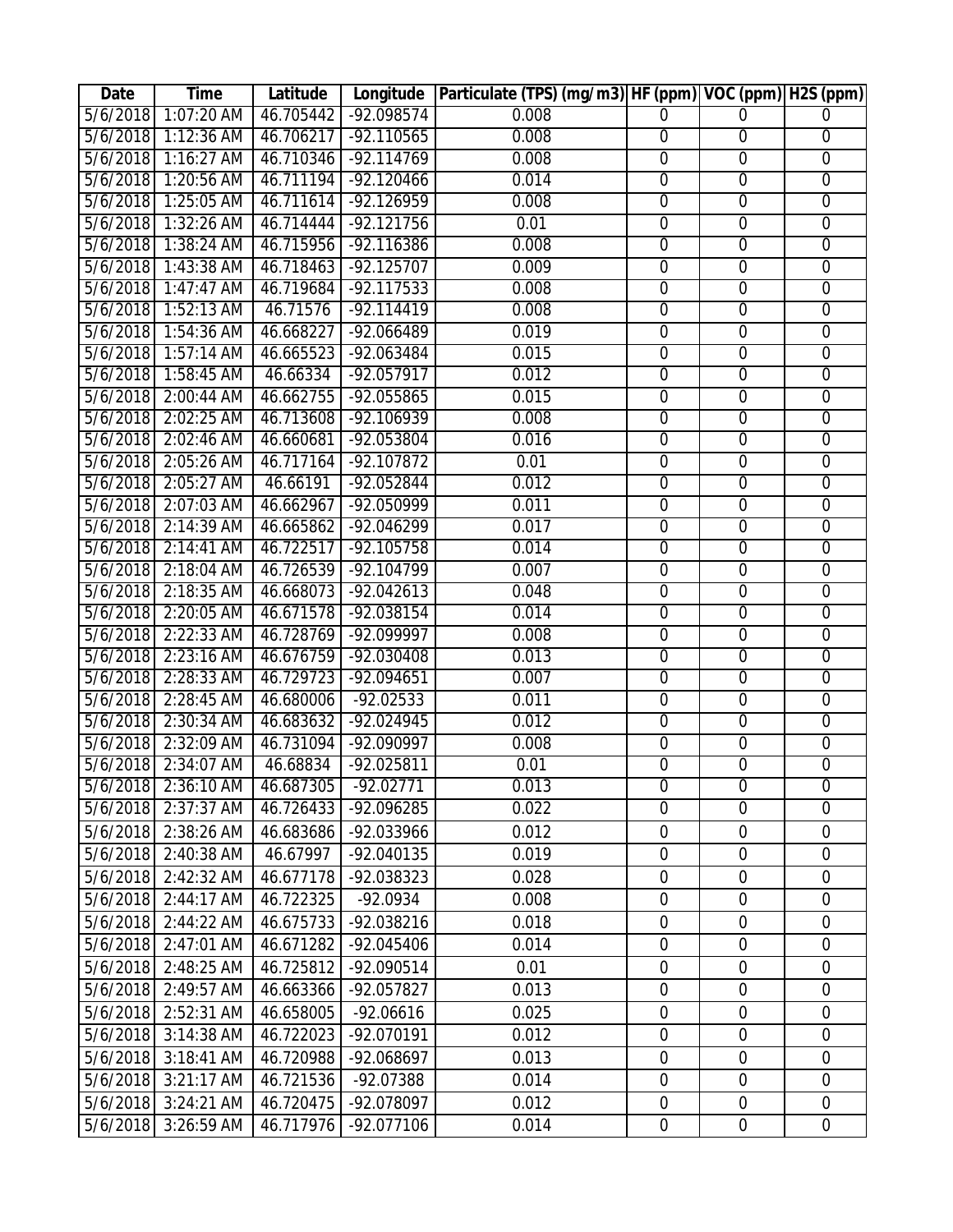| 5/6/2018             | 3:34 AM                  |                        | 46.720612 -92.088806     | 0.011          | $\mathbf 0$                     | $\mathbf 0$                     | $\mathbf 0$                |
|----------------------|--------------------------|------------------------|--------------------------|----------------|---------------------------------|---------------------------------|----------------------------|
|                      | 5/6/2018 3:39:54 AM      | 46.716396              | -92.092373               | 0.012          | $\mathbf 0$                     | $\overline{0}$                  | $\mathbf 0$                |
| 5/6/2018             | 3:43:40 AM               | 46.715896              | -92.098246               | 0.017          | $\boldsymbol{0}$                | $\mathbf 0$                     | $\mathbf 0$                |
|                      | 5/6/2018 3:50:38 AM      | 46.715836              | -92.107837               | 0.012          | $\mathbf 0$                     | $\overline{0}$                  | $\overline{0}$             |
|                      | 5/6/2018 3:51:40 AM      | 46.718974              | -92.074394               | 0.013          | $\boldsymbol{0}$                | $\boldsymbol{0}$                | $\overline{0}$             |
|                      | 5/6/2018 3:54:14 AM      | 46.713849              | -92.105655               | 0.016          | $\mathbf 0$                     | $\mathbf 0$                     | $\overline{0}$             |
|                      | 5/6/2018 3:57:10 AM      | 46.717701              | -92.070494               | 0.014          | $\mathbf 0$                     | $\mathbf 0$                     | $\mathbf 0$                |
| 5/6/2018             | 3:57:41 AM               | 46.714655              | $-92.101765$             | 0.013          | $\boldsymbol{0}$                | $\mathbf 0$                     | $\mathbf 0$                |
| 5/6/2018             | 4:00:43 AM               | 46.71617               | -92.068063               | 0.014          | $\mathbf 0$                     | $\overline{0}$                  | $\overline{0}$             |
| 5/6/2018             | 4:05 AM                  | 46.714482              | -92.096619               | 0.007          | $\boldsymbol{0}$                | $\mathbf 0$                     | $\mathbf 0$                |
|                      | 5/6/2018 4:05:42 AM      | 46.713683              | -92.070087               | 0.013          | $\mathbf 0$                     | $\mathbf 0$                     | $\mathbf 0$                |
| 5/6/2018             | 4:08:26 AM               | 46.715342              | $-92.07211$              | 0.013          | $\boldsymbol{0}$                | $\boldsymbol{0}$                | $\overline{0}$             |
| 5/6/2018             | 4:08:39 AM               | 46.714255              | -92.092329               | 0.009          | $\mathbf 0$                     | $\mathbf 0$                     | $\mathbf 0$                |
|                      | 5/6/2018 4:10:27 AM      | 46.717025              | -92.071211               | 0.012          | $\mathbf 0$                     | $\overline{0}$                  | $\mathbf 0$                |
|                      | 5/6/2018 4:11:20 AM      | 46.714201              | -92.087717               | 0.009          | $\boldsymbol{0}$                | $\mathbf 0$                     | $\overline{0}$             |
|                      | 5/6/2018 4:12:01 AM      | 46.718109              | -92.070615               | 0.014          | $\mathbf 0$                     | $\mathbf 0$                     | $\mathbf 0$                |
| 5/6/2018             | 4:13:37 AM               | 46.719843              | -92.067058               | 0.015          | $\boldsymbol{0}$                | $\boldsymbol{0}$                | $\mathbf 0$                |
| 5/6/2018             | 4:15:45 AM               | 46.711762              | -92.085756               | 0.008          | $\mathbf 0$                     | $\overline{0}$                  | $\overline{0}$             |
|                      | 5/6/2018 4:20:11 AM      | 46.711199              | -92.095322               | 0.009          | $\boldsymbol{0}$                | $\boldsymbol{0}$                | $\mathbf 0$                |
|                      | 5/6/2018 4:23:13 AM      | 46.718601              | -92.065004               | 0.012          | $\mathbf 0$                     | $\mathbf 0$                     | $\mathbf 0$                |
|                      | 5/6/2018 4:25:50 AM      | 46.711068              | $-92.10288$              | 0.008          | $\mathbf 0$                     | $\overline{0}$                  | $\mathbf 0$                |
| 5/6/2018             | 4:27:41 AM               | 46.716755              | -92.062291               | 0.014          | $\boldsymbol{0}$                | $\mathbf 0$                     | $\mathbf 0$                |
|                      | 5/6/2018 4:29:15 AM      | 46.711072              | -92.107721               | 0.008          | $\mathbf 0$                     | $\overline{0}$                  | $\overline{0}$             |
| 5/6/2018             | 4:29:56 AM               | 46.71597               | -92.060958               | 0.018          | $\boldsymbol{0}$                | $\boldsymbol{0}$                | $\overline{0}$             |
|                      | 5/6/2018 4:31:57 AM      | 46.713251              | -92.057688               | 0.013          | $\mathbf 0$                     | $\mathbf 0$                     | $\overline{0}$             |
| 5/6/2018             | 4:32:36 AM               | 46.709256              | -92.105377               | 0.008          | $\mathbf 0$                     | $\mathbf 0$                     | $\mathbf 0$                |
| 5/6/2018             | 4:34:14 AM               | 46.711009              | -92.054882               | 0.009          | $\boldsymbol{0}$                | $\mathbf 0$                     | $\mathbf 0$                |
| 5/6/2018             | 4:35:03 AM               | 46.7092                | -92.102502               | 0.007          | $\mathbf 0$                     | $\overline{0}$                  | $\overline{0}$             |
| 5/6/2018             | 4:38:14 AM               | 46.709066              | -92.098241               | 0.007          | $\boldsymbol{0}$                | $\mathbf 0$                     | $\mathbf 0$                |
|                      | 5/6/2018 4:38:15 AM      | 46.710184              | -92.057073               | 0.013          | $\boldsymbol{0}$                | $\boldsymbol{0}$                | $\mathbf 0$                |
|                      | 5/6/2018 4:40:23 AM      | 46.712301              | -92.059984               | 0.01           | $\mathbf 0$                     | $\overline{0}$                  | $\overline{0}$             |
|                      | 5/6/2018 4:41:06 AM      | 46.706314              | -92.09638                | 0.008          | $\mathbf 0$                     | $\mathbf 0$                     | $\mathbf 0$                |
| 5/6/2018             | 4:42:36 AM               | 46.714419              | -92.063007               | 0.011          | $\boldsymbol{0}$                | $\mathbf 0$                     | $\mathbf 0$                |
| 5/6/2018             | 4:43:33 AM               | 46.708345              | -92.09433                | 0.009          | $\mathbf 0$                     | $\mathbf 0$                     | $\overline{0}$             |
| 5/6/2018<br>5/6/2018 | 4:46:31 AM<br>4:47:10 AM | 46.711599              | -92.092687<br>-92.064374 | 0.008<br>0.018 | $\mathbf 0$<br>$\boldsymbol{0}$ | $\mathbf 0$<br>$\boldsymbol{0}$ | $\mathbf 0$<br>$\mathbf 0$ |
| 5/6/2018             | 4:51:10 AM               | 46.713321<br>46.712388 | -92.090028               | 0.009          | $\mathbf 0$                     | $\mathbf 0$                     | $\overline{0}$             |
| 5/6/2018             | 4:52:53 AM               | 46.710308              | -92.062367               | 0.012          | $\boldsymbol{0}$                | $\boldsymbol{0}$                | $\overline{0}$             |
| 5/6/2018             | 4:55:38 AM               | 46.710838              | -92.058342               | 0.011          | $\mathbf 0$                     | $\mathbf 0$                     | $\mathbf 0$                |
| 5/6/2018             | 4:56:53 AM               | 46.71153               | -92.087972               | 0.007          | $\mathbf 0$                     | $\mathbf 0$                     | $\overline{0}$             |
| 5/6/2018             | 4:58:46 AM               | 46.708023              | -92.066209               | 0.008          | $\mathbf 0$                     | $\mathbf 0$                     | $\mathbf 0$                |
| 5/6/2018             | 5:00:44 AM               | 46.710587              | -92.066346               | 0.017          | $\overline{0}$                  | $\overline{0}$                  | $\overline{0}$             |
| 5/6/2018             | 5:03:16 AM               | 46.707445              | -92.088814               | 0.007          | $\boldsymbol{0}$                | $\boldsymbol{0}$                | $\overline{0}$             |
| 5/6/2018             | 5:05:56 AM               | 46.707057              | -92.061978               | 0.015          | $\mathbf 0$                     | $\mathbf 0$                     | $\mathbf 0$                |
| 5/6/2018             | 5:10:15 AM               | 46.70498               | -92.091978               | 0.008          | $\boldsymbol{0}$                | $\mathbf 0$                     | $\mathbf 0$                |
| 5/6/2018             | 5:28:41 AM               | 46.7047                | -92.099848               | 0.008          | $\mathbf 0$                     | $\boldsymbol{0}$                | $\overline{0}$             |
| 5/6/2018             | 5:31:52 AM               | 46.702432              | -92.103414               | 0.007          | $\mathbf 0$                     | $\mathbf 0$                     | $\overline{0}$             |
|                      |                          |                        |                          |                |                                 |                                 |                            |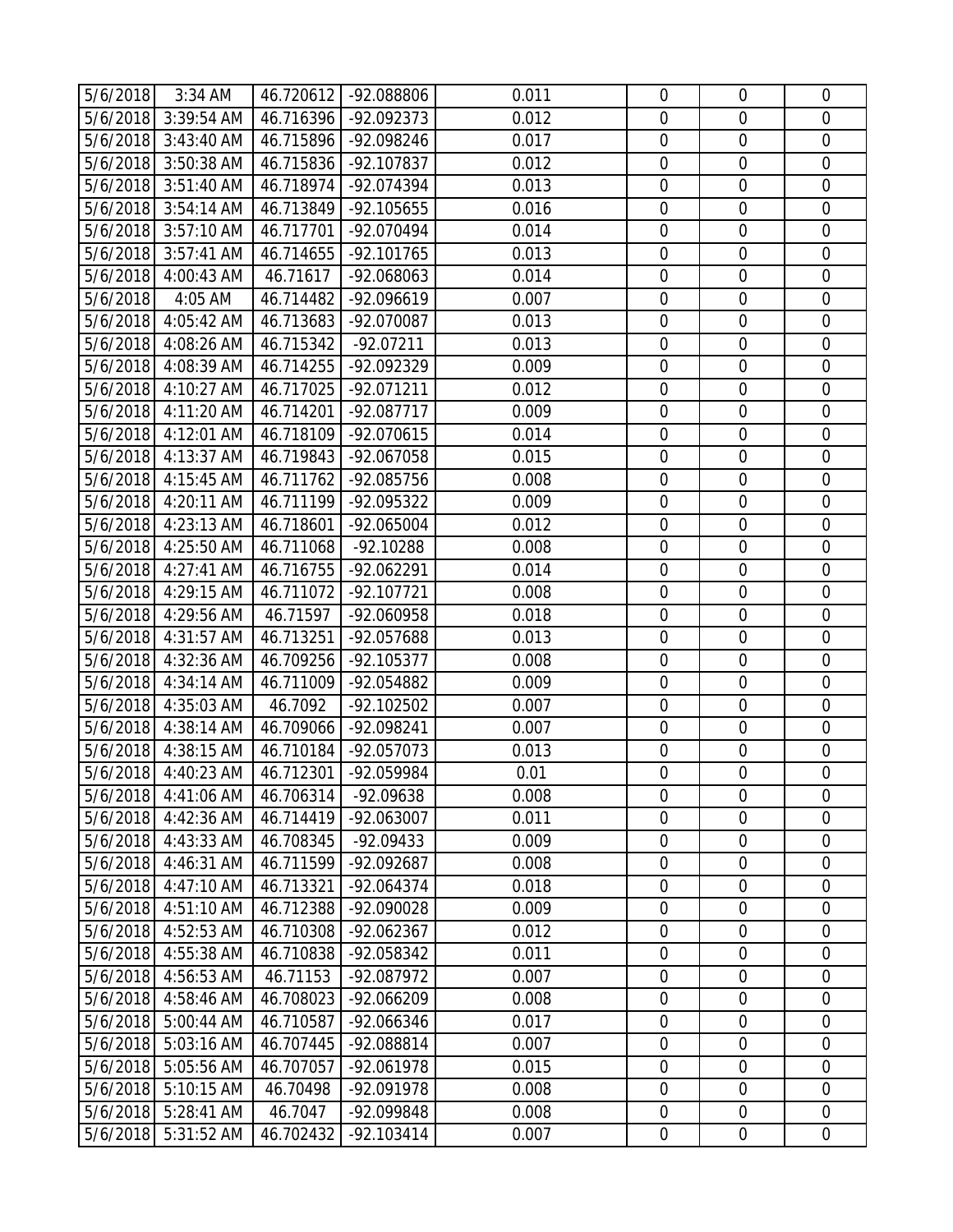|                      |                          | 5/6/2018 5:34:02 AM   46.695371 | -92.038956               | 0.011          | $\mathbf 0$                | $\overline{0}$             | $\mathbf 0$                |
|----------------------|--------------------------|---------------------------------|--------------------------|----------------|----------------------------|----------------------------|----------------------------|
| 5/6/2018             | 5:35:11 AM               | 46.7027                         | -92.106529               | 0.008          | $\mathbf 0$                | $\mathbf 0$                | $\mathbf 0$                |
| 5/6/2018             | 5:37:57 AM               | 46.690745                       | -92.028496               | 0.011          | $\mathbf 0$                | $\mathbf 0$                | $\mathbf 0$                |
| 5/6/2018             | 5:40:26 AM               | 46.68876                        | $-92.03153$              | 0.01           | $\mathbf 0$                | $\overline{0}$             | $\overline{0}$             |
| 5/6/2018             | $\overline{5:}42:49$ AM  | 46.688329                       | -92.02929                | 0.009          | $\mathbf 0$                | $\boldsymbol{0}$           | $\mathbf 0$                |
| 5/6/2018             | 5:48:14 AM               | 46.691276                       | $-92.02275$              | 0.009          | $\mathbf 0$                | $\mathbf 0$                | $\overline{0}$             |
| 5/6/2018             | 5:49:52 AM               | 46.69149                        | -92.022824               | 0.01           | $\mathbf 0$                | $\mathbf 0$                | $\mathbf 0$                |
| 5/6/2018             | 5:53:03 AM               | 46.707028                       | -92.106794               | 0.007          | $\mathbf 0$                | $\mathbf 0$                | $\mathbf 0$                |
| 5/6/2018             | 5:55:28 AM               | 46.686702                       | -92.026038               | 0.01           | $\mathbf 0$                | $\overline{0}$             | $\overline{0}$             |
| 5/6/2018             | 5:55:31 AM               | 46.71034                        | -92.106748               | 0.008          | $\mathbf 0$                | $\mathbf 0$                | $\mathbf 0$                |
| 5/6/2018             | 5:58:28 AM               | 46.713097                       | -92.107984               | 0.007          | $\mathbf 0$                | $\mathbf 0$                | $\mathbf 0$                |
| 5/6/2018             | 5:58:57 AM               | 46.686351                       | -92.021723               | 0.01           | $\boldsymbol{0}$           | $\boldsymbol{0}$           | $\mathbf 0$                |
| 5/6/2018             | 6:00:08 AM               | 46.686641                       | -92.020202               | 0.008          | $\mathbf 0$                | $\mathbf 0$                | $\mathbf 0$                |
| 5/6/2018             | 6:02 AM                  | 46.714648                       | -92.106863               | 0.009          | $\mathbf 0$                | $\mathbf 0$                | $\mathbf 0$                |
| 5/6/2018             | 6:03:01 AM               | 46.684008                       | -92.016907               | 0.012          | $\mathbf 0$                | $\mathbf 0$                | $\overline{0}$             |
| 5/6/2018             | $6:05:51$ AM             | 46.718169                       | $-92.104418$             | 0.007          | $\mathbf 0$                | $\mathbf 0$                | $\overline{0}$             |
| 5/6/2018             | 6:06:40 AM               | 46.6826                         | $-92.01165$              | 0.01           | $\boldsymbol{0}$           | $\boldsymbol{0}$           | $\mathbf 0$                |
| 5/6/2018             | 6:09:01 AM               | 46.680423                       | -92.009054               | 0.009          |                            | $\mathbf 0$                | $\mathbf 0$                |
| 5/6/2018 6:09:10 AM  |                          | 46.718213                       | -92.100587               | 0.006          | $\mathbf 0$                | $\boldsymbol{0}$           | $\mathbf 0$                |
| 5/6/2018             | 6:11:08 AM               | 46.678859                       | -92.006972               | 0.012          | $\mathbf 0$                | $\mathbf 0$                | $\mathbf 0$                |
| 5/6/2018 6:11:50 AM  |                          | 46.717851                       | -92.097521               | 0.007          | $\mathbf 0$                | $\overline{0}$             | $\mathbf 0$                |
| 5/6/2018             | 6:14:45 AM               | 46.715876                       | -92.096346               | 0.015          | $\mathbf 0$                | $\mathbf 0$                | $\mathbf 0$                |
| 5/6/2018 6:15:01 AM  |                          | 46.677471                       | $-92.0065$               | 0.017          | $\mathbf 0$                | $\overline{0}$             | $\overline{0}$             |
| 5/6/2018 6:17:06 AM  |                          | 46.715235                       | -92.093268               | 0.008          | $\boldsymbol{0}$           | $\boldsymbol{0}$           | $\mathbf 0$                |
| 5/6/2018 7:44:46 AM  |                          | 46.69896                        | -92.077651               | 0.004          | $\mathbf 0$                | $\mathbf 0$                | $\overline{0}$             |
| 5/6/2018             | 7:49:15 AM               | 46.699477                       | -92.079345               | 0.007          | $\mathbf 0$                | $\mathbf 0$                | $\mathbf 0$                |
| 5/6/2018             | 7:50:48 AM               | 46.699437                       | -92.080437               | 0.008          | $\mathbf 0$                | $\mathbf 0$                | $\mathbf 0$                |
| 5/6/2018 7:52:42 AM  |                          | 46.700223                       | -92.080328               | 0.005          | $\mathbf 0$                | $\overline{0}$             | $\overline{0}$             |
| 5/6/2018 7:54:11 AM  |                          | 46.700776                       | -92.081613               | 0.005          | $\boldsymbol{0}$           | $\mathbf 0$                | $\mathbf 0$                |
| 5/6/2018 7:55:33 AM  |                          | 46.700822                       | -92.081679               | 0.005          | $\mathbf 0$                | $\boldsymbol{0}$           | $\mathbf 0$                |
| 5/6/2018 7:57:02 AM  |                          | 46.702541                       | -92.08089                | 0.004          | $\mathbf 0$                | $\overline{0}$             | $\mathbf 0$                |
| 5/6/2018             | 7:58:51 AM               | 46.70308                        | -92.080226               | 0.004          | $\mathbf 0$                | $\mathbf 0$                | $\mathbf 0$                |
| 5/6/2018             | 8:00:38 AM<br>8:02:22 AM | 46.703724                       | -92.081421               | 0.005          | $\boldsymbol{0}$           | $\mathbf 0$                | $\mathbf 0$                |
| 5/6/2018             | 8:03:23 AM               | 46.703152<br>46.670493          | -92.078937<br>-92.098326 | 0.006<br>0.008 | $\mathbf 0$<br>$\mathbf 0$ | $\mathbf 0$<br>$\mathbf 0$ | $\mathbf 0$<br>$\mathbf 0$ |
| 5/6/2018<br>5/6/2018 | 8:04:24 AM               | 46.703661                       | -92.076834               | 0.006          | 0                          | $\boldsymbol{0}$           | $\mathbf 0$                |
| 5/6/2018             | 8:05:55 AM               | 46.704001                       | -92.077687               | 0.004          | $\mathbf 0$                | $\mathbf 0$                | $\overline{0}$             |
| 5/6/2018             | 8:07:31 AM               | 46.704908                       | -92.077282               | 0.005          | $\boldsymbol{0}$           | $\boldsymbol{0}$           | $\overline{0}$             |
| 5/6/2018             | 8:16:25 AM               | 46.66802                        | -92.09835                | 0.008          | $\mathbf 0$                | $\mathbf 0$                | $\mathbf 0$                |
| 5/6/2018             | 8:20:03 AM               | 46.665178                       | -92.098318               | 0.021          | $\mathbf 0$                | $\overline{0}$             | $\overline{0}$             |
| 5/6/2018             | 8:22:28 AM               | 46.66508                        | -92.096646               | 0.011          | $\mathbf 0$                | $\mathbf 0$                | $\mathbf 0$                |
| 5/6/2018             | 8:24:02 AM               | 46.667129                       | -92.096658               | 0.011          | $\overline{0}$             | $\mathbf 0$                | $\overline{0}$             |
| 5/6/2018             | 8:24:56 AM               | 46.719601                       | -92.106737               | 0.006          | $\boldsymbol{0}$           | $\boldsymbol{0}$           | $\mathbf 0$                |
| 5/6/2018             | 8:26:17 AM               | 46.669353                       | -92.096659               | 0.011          | $\mathbf 0$                | $\mathbf 0$                | $\mathbf 0$                |
| 5/6/2018             | 8:27:20 AM               | 46.719175                       | -92.105394               | 0.005          | $\mathbf 0$                | $\mathbf 0$                | $\mathbf 0$                |
| 5/6/2018             |                          |                                 |                          |                |                            |                            |                            |
|                      | 8:28:04 AM               | 46.669222                       | -92.096024               | 0.011          | $\mathbf 0$                | $\mathbf 0$                | $\overline{0}$             |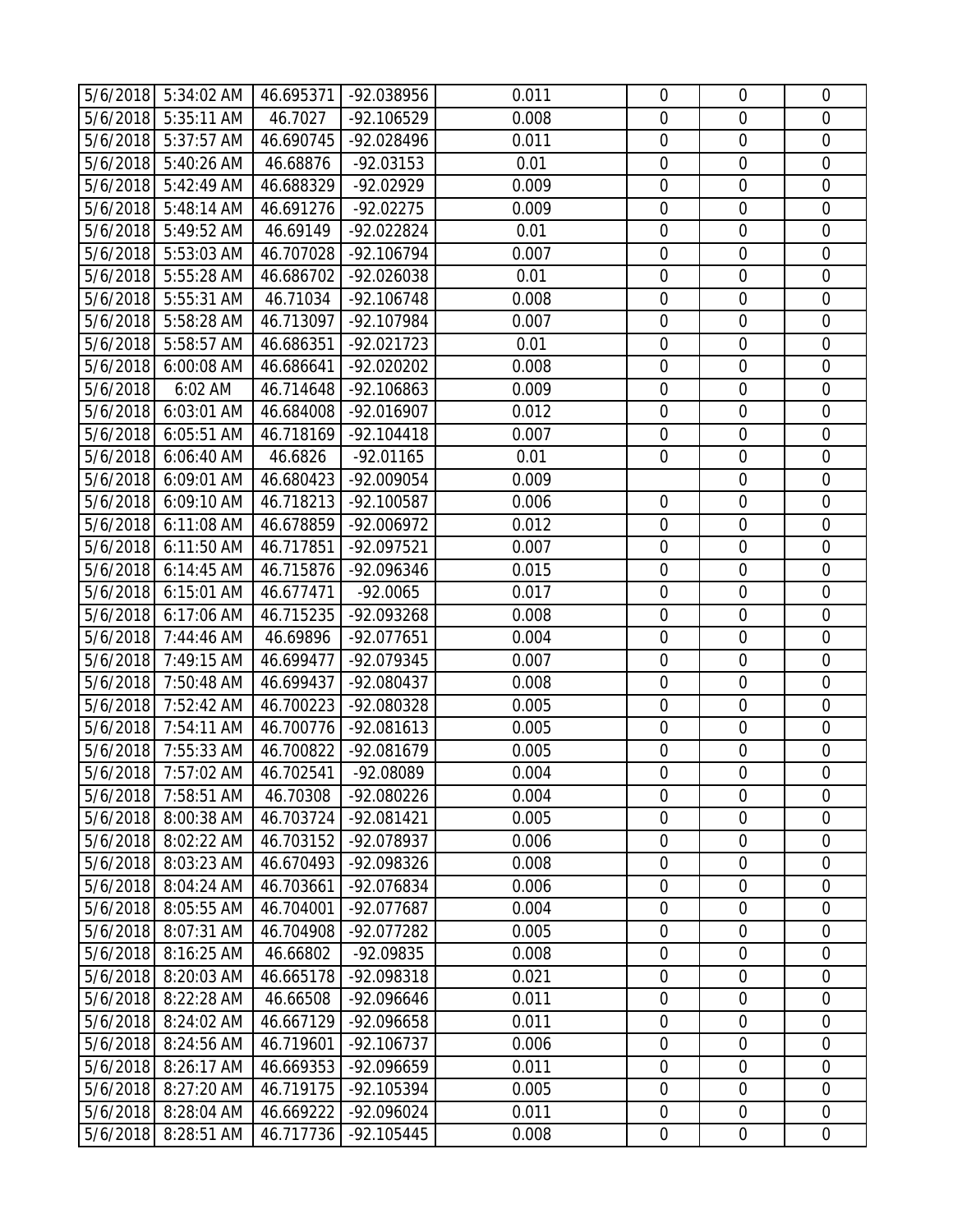|                      | 5/6/2018 8:30:23 AM      | 46.716144              | -92.105369                 | 0.007          | $\mathbf 0$      | $\overline{0}$                  | $\mathbf 0$                |
|----------------------|--------------------------|------------------------|----------------------------|----------------|------------------|---------------------------------|----------------------------|
|                      | 5/6/2018 8:30:52 AM      | 46.666735              | -92.095407                 | 0.009          | $\mathbf 0$      | $\mathbf 0$                     | $\mathbf 0$                |
| 5/6/2018             | 8:32:02 AM               | 46.714646              | -92.105565                 | 0.006          | $\mathbf 0$      | $\mathbf 0$                     | $\mathbf 0$                |
|                      | 5/6/2018 8:33:29 AM      | 46.663934              | -92.096638                 | 0.029          | $\mathbf 0$      | $\overline{0}$                  | $\overline{0}$             |
| 5/6/2018             | 8:33:47 AM               | 46.712964              | -92.105379                 | 0.004          | $\mathbf 0$      | $\boldsymbol{0}$                | $\mathbf 0$                |
| 5/6/2018             | 8:35:15 AM               | 46.711946              | -92.105493                 | 0.004          | $\mathbf 0$      | $\mathbf 0$                     | $\overline{0}$             |
| 5/6/2018             | 8:35:30 AM               | 46.666127              | -92.095356                 | 0.02           | $\mathbf 0$      | $\mathbf 0$                     | $\mathbf 0$                |
| 5/6/2018             | 8:36:56 AM               | 46.710667              | -92.105506                 | 0.006          | $\mathbf 0$      | $\mathbf 0$                     | $\mathbf 0$                |
|                      | 5/6/2018 8:37:06 AM      | 46.667979              | $-92.09516$                | 0.01           | $\mathbf 0$      | $\overline{0}$                  | $\overline{0}$             |
|                      | 5/6/2018 8:38:33 AM      | 46.71032               | $-92.106194$               | 0.004          | $\mathbf 0$      | $\mathbf 0$                     | $\mathbf 0$                |
|                      | 5/6/2018 8:39:17 AM      | 46.670368              | -92.095328                 | 0.01           | $\mathbf 0$      | $\mathbf 0$                     | $\mathbf 0$                |
| 5/6/2018             | 8:40:31 AM               | 46.709153              | $-92.10553$                | 0.003          | $\boldsymbol{0}$ | $\boldsymbol{0}$                | $\mathbf 0$                |
| 5/6/2018             | 8:41:53 AM               | 46.669245              | -92.093759                 | 0.01           | $\mathbf 0$      | $\mathbf 0$                     | $\mathbf 0$                |
|                      | 5/6/2018 8:42:07 AM      | 46.707818              | -92.105533                 | 0.007          | $\mathbf 0$      | $\overline{0}$                  | $\mathbf 0$                |
| 5/6/2018             | 8:43:37 AM               | 46.706501              | -92.105578                 | 0.005          | $\mathbf 0$      | $\mathbf 0$                     | $\mathbf 0$                |
|                      | 5/6/2018 8:44:01 AM      | 46.667097              | -92.093835                 | 0.008          | $\mathbf 0$      | $\mathbf 0$                     | $\mathbf 0$                |
| 5/6/2018             | 8:45:30 AM               | 46.706305              | -92.106849                 | 0.006          | $\boldsymbol{0}$ | $\boldsymbol{0}$                | $\mathbf 0$                |
| 5/6/2018             | 8:46:41 AM               | 46.706543              | -92.105589                 | 0.005          | $\mathbf 0$      | $\overline{0}$                  | $\mathbf 0$                |
|                      | 5/6/2018 8:48:54 AM      | 46.665268              | -92.09359                  | 0.009          | $\mathbf 0$      | $\boldsymbol{0}$                | $\mathbf 0$                |
| 5/6/2018             | 8:49:36 AM               | 46.705812              | $-92.111463$               | 0.005          | $\mathbf 0$      | $\mathbf 0$                     | $\mathbf 0$                |
|                      | 5/6/2018 8:51:08 AM      | 46.665932              | -92.092435                 | 0.012          | $\mathbf 0$      | $\overline{0}$                  | $\mathbf 0$                |
| 5/6/2018             | 8:51:29 AM               | 46.706931              | $-92.114618$               | 0.005          | $\mathbf 0$      | $\mathbf 0$                     | $\mathbf 0$                |
|                      | 5/6/2018 8:53:40 AM      | 46.665732              | -92.091269                 | 0.012          | $\mathbf 0$      | $\overline{0}$                  | $\overline{0}$             |
| 5/6/2018             | 8:55:33 AM               | 46.710738              | -92.115373                 | 0.006          | $\boldsymbol{0}$ | $\boldsymbol{0}$                | $\mathbf 0$                |
| 5/6/2018             | 8:56:16 AM               | 46.665698              | -92.08688                  | 0.011          | $\mathbf 0$      | $\mathbf 0$                     | $\overline{0}$             |
| 5/6/2018             | 8:57:12 AM               | 46.709269              | $-92.11729$                | 0.007          | $\mathbf 0$      | $\mathbf 0$                     | $\mathbf 0$                |
| 5/6/2018             | 9:00:27 AM               | 46.665251              | -92.100099                 | 0.009          | $\mathbf 0$      | $\mathbf 0$                     | $\mathbf 0$                |
| 5/6/2018             | 9:02:12 AM               | 46.663529              | -92.099965                 | 0.008          | $\mathbf 0$      | $\overline{0}$                  | $\overline{0}$             |
| 5/6/2018             | 9:02:48 AM               | 46.70829               | $-92.117622$               | 0.006          | $\boldsymbol{0}$ | $\mathbf 0$                     | $\mathbf 0$                |
| 5/6/2018             | 9:04:16 AM               | 46.660625              | $-92.100071$               | 0.01           | $\boldsymbol{0}$ | $\boldsymbol{0}$                | $\mathbf 0$                |
|                      | 5/6/2018 9:05:04 AM      | 46.709021              | $-92.11939$                | 0.004          | $\mathbf 0$      | $\overline{0}$                  | $\mathbf 0$                |
| 5/6/2018             | 9:06:33 AM               | 46.658253              | -92.100275                 | 0.008          | $\mathbf 0$      | $\mathbf 0$                     | $\mathbf 0$                |
| 5/6/2018             | 9:06:50 AM               | 46.70785               | $-92.121111$               | 0.006          | $\mathbf 0$      | $\mathbf 0$                     | $\mathbf 0$                |
| 5/6/2018             | 9:08:24 AM               | 46.707153<br>46.659419 | $-92.122324$               | 0.004          | $\mathbf 0$      | $\mathbf 0$                     | $\mathbf 0$                |
| 5/6/2018<br>5/6/2018 | 9:08:55 AM<br>9:11:35 AM | 46.657701              | -92.100649<br>$-92.101455$ | 0.009<br>0.013 | $\mathbf 0$<br>0 | $\mathbf 0$<br>$\boldsymbol{0}$ | $\mathbf 0$<br>$\mathbf 0$ |
| 5/6/2018             | 9:12:33 AM               | 46.706925              | $-92.10782$                | 0.004          | $\mathbf 0$      | $\mathbf 0$                     | $\overline{0}$             |
| 5/6/2018             | 9:13:23 AM               | 46.659383              | -92.101748                 | 0.01           | $\boldsymbol{0}$ | $\boldsymbol{0}$                | $\overline{0}$             |
| 5/6/2018             | 9:14:15 AM               | 46.708628              | $-92.106907$               | 0.005          | $\mathbf 0$      | $\mathbf 0$                     | $\mathbf 0$                |
| 5/6/2018             | 9:15:45 AM               | 46.709472              | -92.108395                 | 0.006          | $\mathbf 0$      | $\mathbf 0$                     | $\overline{0}$             |
| 5/6/2018             | 9:16:46 AM               | 46.662288              | -92.101336                 | 0.009          | $\mathbf 0$      | $\mathbf 0$                     | $\mathbf 0$                |
| 5/6/2018             | 9:17:29 AM               | 46.710864              | -92.10784                  | 0.006          | $\overline{0}$   | $\mathbf 0$                     | $\overline{0}$             |
| 5/6/2018             | 9:18:59 AM               | 46.711187              | -92.107809                 | 0.007          | $\boldsymbol{0}$ | $\boldsymbol{0}$                | $\overline{0}$             |
| 5/6/2018             | 9:19:28 AM               | 46.665127              | -92.101448                 | 0.008          | $\mathbf 0$      | $\mathbf 0$                     | $\mathbf 0$                |
| 5/6/2018             | 9:21:31 AM               | 46.71378               | -92.107077                 | 0.005          | $\mathbf 0$      | $\mathbf 0$                     | $\mathbf 0$                |
| 5/6/2018             | 9:22:14 AM               | 46.665384              | -92.102864                 | 0.011          | $\mathbf 0$      | $\boldsymbol{0}$                | $\overline{0}$             |
| 5/6/2018             | 9:23:13 AM               | 46.715274              | -92.107829                 | 0.007          | $\mathbf 0$      | $\mathbf 0$                     | $\overline{0}$             |
|                      |                          |                        |                            |                |                  |                                 |                            |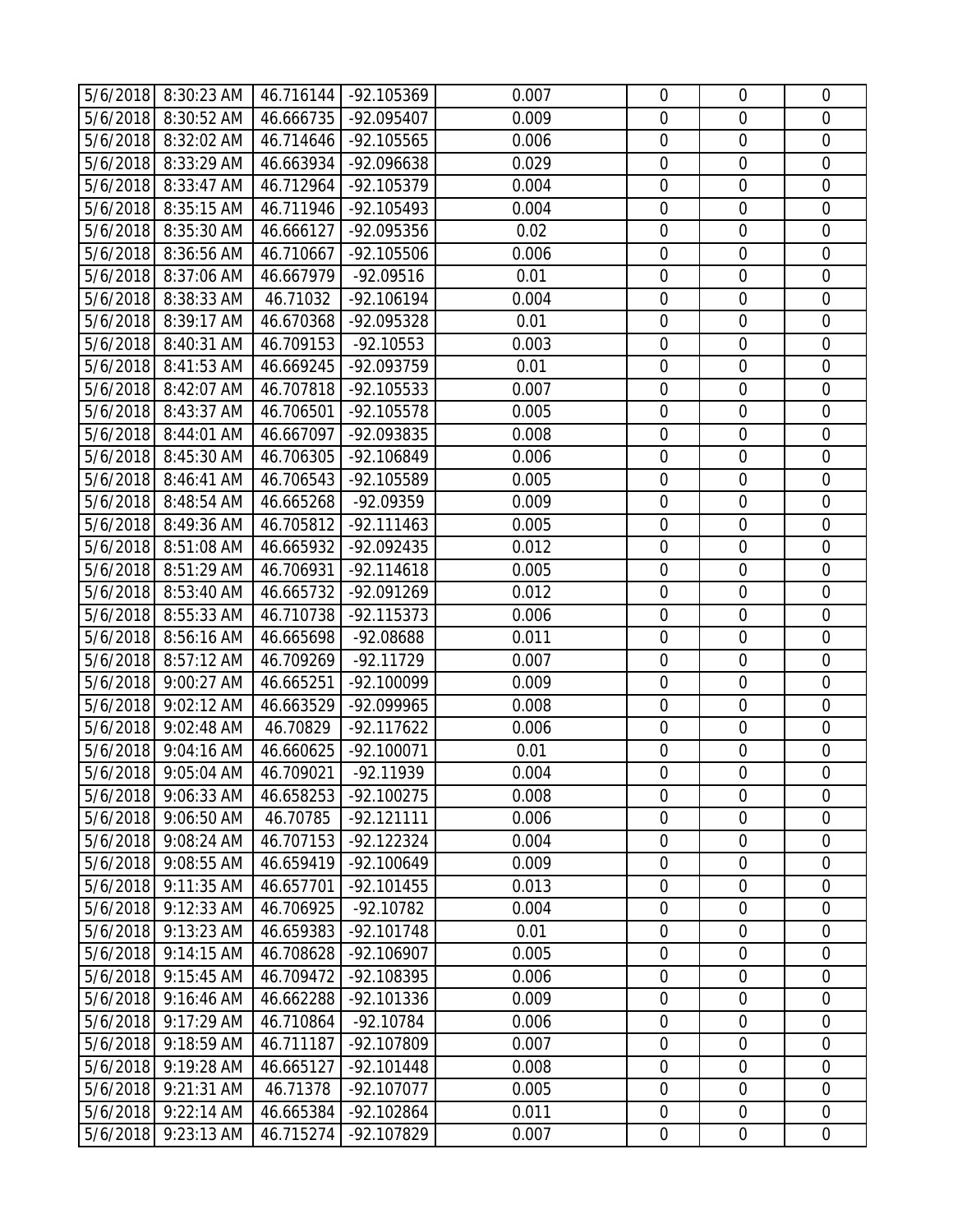|          | 5/6/2018 9:24:56 AM            | 46.716855 | -92.107068   | 0.005 | $\mathbf 0$      | $\overline{0}$             | $\mathbf 0$                |
|----------|--------------------------------|-----------|--------------|-------|------------------|----------------------------|----------------------------|
|          | 5/6/2018 9:24:59 AM            | 46.662266 | -92.102817   | 0.013 | $\mathbf 0$      | $\mathbf 0$                | $\mathbf 0$                |
| 5/6/2018 | 9:26:50 AM                     | 46.71794  | -92.107503   | 0.007 | $\mathbf 0$      | $\mathbf 0$                | $\mathbf 0$                |
|          | 5/6/2018 9:27:02 AM            | 46.659712 | -92.102892   | 0.011 | $\overline{0}$   | $\overline{0}$             | $\overline{0}$             |
|          | 5/6/2018 9:28:19 AM            | 46.718693 | -92.106983   | 0.006 | $\boldsymbol{0}$ | $\boldsymbol{0}$           | $\overline{0}$             |
|          | 5/6/2018 9:28:59 AM            | 46.657777 | -92.102782   | 0.016 | $\mathbf 0$      | $\mathbf 0$                | $\overline{0}$             |
|          | 5/6/2018 9:30:03 AM            | 46.719555 | -92.108172   | 0.007 | $\mathbf 0$      | $\mathbf 0$                | $\mathbf 0$                |
| 5/6/2018 | 9:32:08 AM                     | 46.720394 | -92.105897   | 0.005 | $\mathbf 0$      | $\mathbf 0$                | $\mathbf 0$                |
|          | 5/6/2018 9:33:58 AM            | 46.720165 | $-92.104277$ | 0.007 | $\mathbf 0$      | $\overline{0}$             | $\overline{0}$             |
|          | 5/6/2018 9:34:10 AM            | 46.651513 | -92.102013   | 0.013 | $\mathbf 0$      | $\mathbf 0$                | $\mathbf 0$                |
|          | 5/6/2018 9:37:09 AM            | 46.720099 | -92.103264   | 0.006 | $\mathbf 0$      | $\mathbf 0$                | $\mathbf 0$                |
| 5/6/2018 | 9:37:40 AM                     | 46.649911 | -92.103441   | 0.021 | $\boldsymbol{0}$ | $\mathbf 0$                | $\overline{0}$             |
| 5/6/2018 | 9:40:17 AM                     | 46.646575 | $-92.103419$ | 0.01  | $\mathbf 0$      | $\mathbf 0$                | $\mathbf 0$                |
|          | 5/6/2018 9:40:45 AM            | 46.72069  | -92.092883   | 0.005 | $\mathbf 0$      | $\mathbf 0$                | $\mathbf 0$                |
|          | 5/6/2018 9:42:11 AM            | 46.644159 | -92.103843   | 0.014 | $\mathbf 0$      | $\mathbf 0$                | $\overline{0}$             |
|          | 5/6/2018 9:44:50 AM            | 46.716931 | -92.071925   | 0.006 | $\mathbf 0$      | $\mathbf 0$                | $\mathbf 0$                |
| 5/6/2018 | 9:58:15 AM                     | 46.716026 | -92.074675   | 0.003 | $\boldsymbol{0}$ | $\boldsymbol{0}$           | $\mathbf 0$                |
| 5/6/2018 | 10:00 AM                       | 46.713803 | -92.077489   | 0.008 | $\mathbf 0$      | $\overline{0}$             | $\mathbf 0$                |
|          | 5/6/2018 10:02:06 AM           | 46.713482 | -92.081013   | 0.007 | $\mathbf 0$      | $\boldsymbol{0}$           | $\mathbf 0$                |
|          | 5/6/2018 10:03:49 AM           | 46.714201 | -92.083705   | 0.005 | $\mathbf 0$      | $\mathbf 0$                | $\mathbf 0$                |
|          | 5/6/2018 10:05:32 AM           | 46.656939 | $-92.105572$ | 0.008 | $\mathbf 0$      | $\overline{0}$             | $\mathbf 0$                |
|          | 5/6/2018 10:05:52 AM           | 46.713745 | -92.086701   | 0.006 | $\mathbf 0$      | $\mathbf 0$                | $\mathbf 0$                |
|          | 5/6/2018 10:07:56 AM           | 46.714032 | -92.091992   | 0.006 | $\mathbf 0$      | $\overline{0}$             | $\overline{0}$             |
|          | 5/6/2018 10:08:31 AM           | 46.659212 | -92.105828   | 0.008 | $\boldsymbol{0}$ | $\boldsymbol{0}$           | $\overline{0}$             |
|          | 5/6/2018 10:09:20 AM           | 46.714429 | -92.094877   | 0.005 | $\mathbf 0$      | $\mathbf 0$                | $\overline{0}$             |
|          | 5/6/2018 10:10:58 AM           | 46.712349 | -92.095016   | 0.005 | $\boldsymbol{0}$ | $\mathbf 0$                | $\mathbf 0$                |
|          | 5/6/2018 10:11:33 AM           | 46.663506 | -92.105988   | 0.013 | $\mathbf 0$      | $\mathbf 0$                | $\mathbf 0$                |
|          | 5/6/2018 10:15:22 AM           | 46.659838 | -92.107362   | 0.014 | $\mathbf 0$      | $\overline{0}$             | $\overline{0}$             |
|          | 5/6/2018 10:17:52 AM           | 46.661352 | -92.107357   | 0.01  | $\boldsymbol{0}$ | $\mathbf 0$                | $\mathbf 0$                |
|          | 5/6/2018 10:19:52 AM           | 46.687216 | $-92.10634$  | 0.005 | $\mathbf 0$      | $\boldsymbol{0}$           | $\mathbf 0$                |
|          | 5/6/2018 10:19:57 AM 46.663129 |           | -92.107298   | 0.009 | $\mathbf 0$      | $\overline{0}$             | $\mathbf 0$                |
|          | 5/6/2018 10:21:30 AM           | 46.66497  | -92.107356   | 0.009 | $\mathbf 0$      | $\overline{0}$             | $\mathbf 0$                |
|          | 5/6/2018 10:23:36 AM           | 46.666973 | -92.108315   | 0.011 | $\mathbf 0$      | $\mathbf 0$                | $\mathbf 0$                |
|          | 5/6/2018 10:26:10 AM           | 46.668558 | -92.107327   | 0.01  | $\mathbf 0$      | $\mathbf 0$                | $\overline{0}$             |
|          | 5/6/2018 10:28:43 AM           | 46.670512 | -92.107205   | 0.015 | $\mathbf 0$      | $\mathbf 0$                | $\mathbf 0$                |
|          | 5/6/2018 10:30:54 AM           | 46.673158 | -92.107258   | 0.009 | 0                | $\boldsymbol{0}$           | $\mathbf 0$                |
|          | 5/6/2018 10:32:42 AM           | 46.675814 | -92.107395   | 0.015 | $\mathbf 0$      | $\mathbf 0$                | $\overline{0}$             |
|          | 5/6/2018 10:34:54 AM           | 46.675781 | -92.107261   | 0.009 | $\boldsymbol{0}$ | $\boldsymbol{0}$           | $\overline{0}$             |
|          | 5/6/2018 10:37:36 AM           | 46.673446 | -92.105861   | 0.009 | $\mathbf 0$      | $\mathbf 0$                | $\mathbf 0$                |
|          | 5/6/2018 10:39:38 AM           | 46.67179  | $-92.106165$ | 0.01  | $\mathbf 0$      | $\overline{0}$             | $\overline{0}$             |
|          | 5/6/2018 10:42:07 AM           | 46.668388 | -92.105769   | 0.01  | $\mathbf 0$      | $\mathbf 0$                | $\mathbf 0$                |
|          | 5/6/2018 10:44:25 AM           | 46.666114 | -92.105951   | 0.01  | $\mathbf 0$      | $\mathbf 0$                | $\overline{0}$             |
|          | 5/6/2018 10:44:51 AM           | 46.688814 | -92.105231   | 0.006 | $\boldsymbol{0}$ | $\boldsymbol{0}$           | $\mathbf 0$                |
|          | 5/6/2018 10:46:16 AM           | 46.690035 | -92.105118   | 0.006 | $\mathbf 0$      | $\mathbf 0$<br>$\mathbf 0$ | $\mathbf 0$<br>$\mathbf 0$ |
|          | 5/6/2018 10:46:42 AM           | 46.664531 | -92.107252   | 0.01  | $\mathbf 0$      |                            |                            |
|          | 5/6/2018 10:48:19 AM           | 46.69016  | -92.108729   | 0.004 | $\mathbf 0$      | $\mathbf 0$                | $\overline{0}$             |
|          | 5/6/2018 10:49:45 AM           | 46.66691  | $-92.10724$  | 0.011 | $\mathbf 0$      | $\mathbf 0$                | $\overline{0}$             |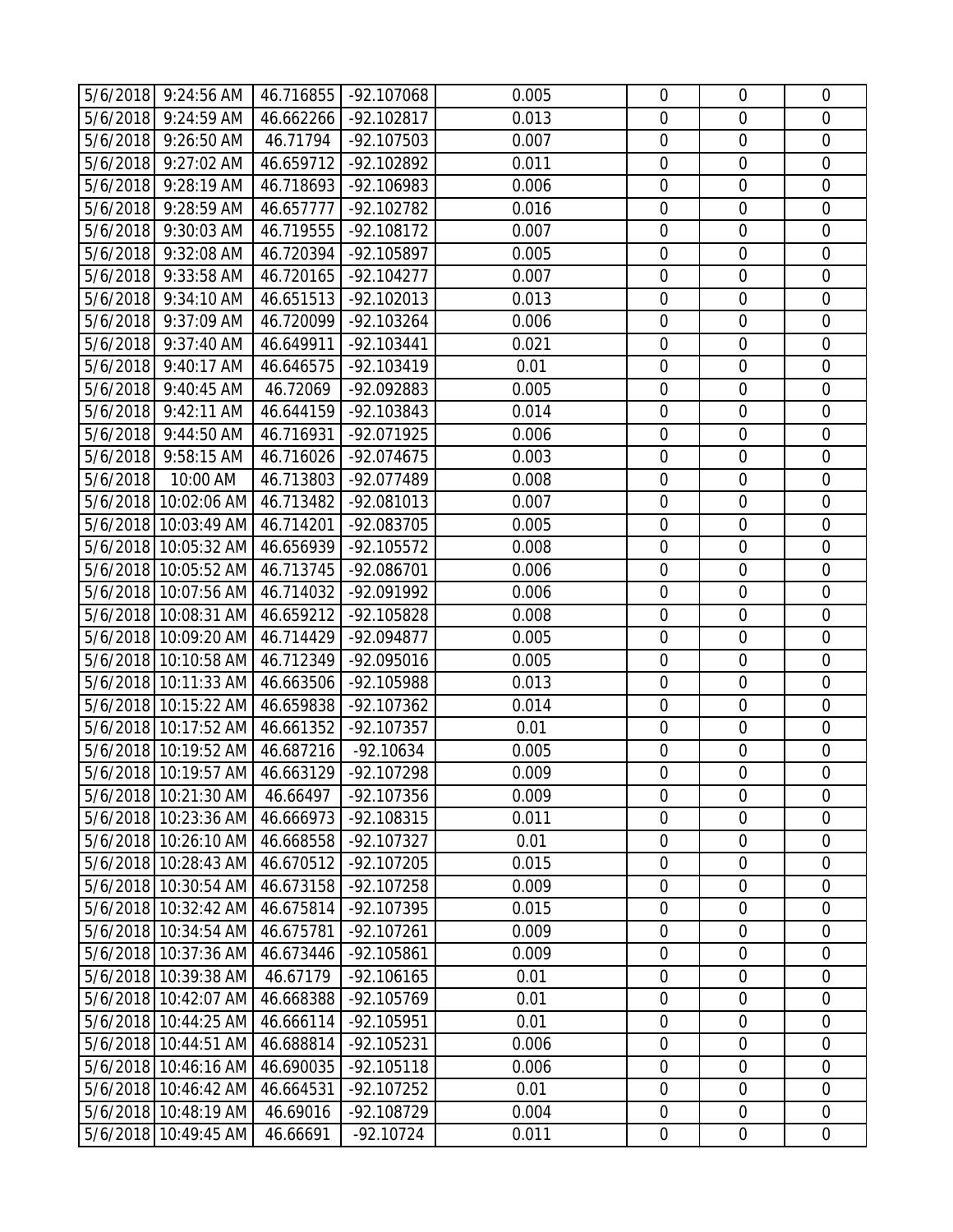|          | 5/6/2018 10:51:31 AM 46.692816               |                        | -92.104563               | 0.007          | $\mathbf 0$                | $\overline{0}$                | $\mathbf 0$                |
|----------|----------------------------------------------|------------------------|--------------------------|----------------|----------------------------|-------------------------------|----------------------------|
|          | 5/6/2018 10:51:39 AM                         | 46.668514              | -92.107285               | 0.01           | $\mathbf 0$                | $\mathbf 0$                   | $\mathbf 0$                |
|          | 5/6/2018 10:53:54 AM                         | 46.693637              | -92.108028               | 0.007          | $\mathbf 0$                | $\mathbf 0$                   | $\mathbf 0$                |
|          | 5/6/2018 10:56:27 AM                         | 46.69509               | -92.104813               | 0.005          | $\overline{0}$             | $\overline{0}$                | $\overline{0}$             |
|          | 5/6/2018 10:58:35 AM                         | 46.696848              | -92.105346               | 0.005          | $\boldsymbol{0}$           | $\boldsymbol{0}$              | $\overline{0}$             |
|          | 5/6/2018 10:59:51 AM                         | 46.669043              | -92.081938               | 0.02           | $\mathbf 0$                | $\mathbf 0$                   | $\overline{0}$             |
|          | 5/6/2018 11:00:19 AM                         | 46.69791               | -92.106766               | 0.007          | $\mathbf 0$                | $\mathbf 0$                   | $\mathbf 0$                |
|          | 5/6/2018 11:02:24 AM                         | 46.668044              | -92.079761               | 0.009          | $\mathbf 0$                | $\mathbf 0$                   | $\mathbf 0$                |
|          | 5/6/2018 11:02:27 AM                         | 46.697889              | -92.106813               | 0.007          | $\mathbf 0$                | $\overline{0}$                | $\overline{0}$             |
|          | 5/6/2018 11:04:06 AM                         | 46.6675                | -92.081227               | 0.009          | $\mathbf 0$                | $\mathbf 0$                   | $\mathbf 0$                |
|          | 5/6/2018 11:05:06 AM                         | 46.70031               | -92.108029               | 0.008          | $\mathbf 0$                | $\overline{0}$                | $\mathbf 0$                |
|          | 5/6/2018 11:06:38 AM                         | 46.666288              | -92.079518               | 0.011          | $\boldsymbol{0}$           | $\mathbf 0$                   | $\mathbf 0$                |
|          | 5/6/2018 11:07:36 AM                         | 46.699916              | $-92.10522$              | 0.005          | $\mathbf 0$                | $\mathbf 0$                   | $\mathbf 0$                |
|          | 5/6/2018 11:09:09 AM                         | 46.669831              | -92.073971               | 0.011          | $\mathbf 0$                | $\overline{0}$                | $\mathbf 0$                |
|          | 5/6/2018 11:09:25 AM                         | 46.701089              | -92.104649               | 0.006          | $\mathbf 0$                | $\mathbf 0$                   | $\overline{0}$             |
|          | 5/6/2018 11:11:31 AM                         | 46.667934              | -92.072164               | 0.011          | $\mathbf 0$                | $\mathbf 0$                   | $\mathbf 0$                |
|          | 5/6/2018 11:11:34 AM                         | 46.702786              | $-92.106769$             | 0.005          | $\boldsymbol{0}$           | $\boldsymbol{0}$              | $\mathbf 0$                |
|          | 5/6/2018 11:13:28 AM                         | 46.667907              | -92.076655               | 0.011          | $\mathbf 0$                | $\overline{0}$                | $\mathbf 0$                |
|          | 5/6/2018 11:15:33 AM                         | 46.702533              | $-92.104341$             | 0.007          | $\mathbf 0$                | $\boldsymbol{0}$              | $\mathbf 0$                |
|          | 5/6/2018 11:16:25 AM                         | 46.704476              | -92.103968               | 0.006          | $\mathbf 0$                | $\mathbf 0$                   | $\mathbf 0$                |
|          | 5/6/2018 11:17:20 AM                         | 46.708941              | -92.103945               | 0.006          | $\mathbf 0$                | $\overline{0}$                | $\mathbf 0$                |
|          | 5/6/2018 11:18:16 AM                         | 46.7143                | $-92.104019$             | 0.005          | $\mathbf 0$                | $\mathbf 0$                   | $\mathbf 0$                |
|          | 5/6/2018 11:19:49 AM                         | 46.720699              | $-92.101168$             | 0.007          | $\mathbf 0$                | $\overline{0}$                | $\overline{0}$             |
|          | 5/6/2018 11:21:57 AM                         | 46.728477              | -92.097779               | 0.004          | $\boldsymbol{0}$           | $\boldsymbol{0}$              | $\overline{0}$             |
|          | 5/6/2018 11:28:35 AM                         | 46.676049              | -92.037381               | 0.015          | $\mathbf 0$                | $\mathbf 0$                   | $\overline{0}$             |
|          | 5/6/2018 11:35:48 AM                         | 46.678255              | -92.038369               | 0.008          | $\boldsymbol{0}$           | $\mathbf 0$                   | $\mathbf 0$                |
|          | 5/6/2018 11:38:32 AM                         | 46.68322               | -92.034613               | 0.009          | $\mathbf 0$                | $\mathbf 0$                   | $\mathbf 0$                |
|          | 5/6/2018 12:16:42 PM                         | 46.734285              | -92.099359               | 0.003          | $\mathbf 0$                | $\overline{0}$                | $\overline{0}$             |
|          | 5/6/2018 12:20:37 PM 46.741305               |                        | -92.097895               | 0.003          | $\boldsymbol{0}$           | $\mathbf 0$                   | $\mathbf 0$                |
|          | 5/6/2018 12:32:12 PM                         | 46.738056              | -92.09821                | 0.006          | $\mathbf 0$                | $\boldsymbol{0}$              | $\mathbf 0$                |
|          | 5/6/2018 12:34:10 PM 46.737682               |                        | $-92.101361$             | 0.007          | $\mathbf 0$                | $\overline{0}$                | $\mathbf 0$                |
|          | 5/6/2018 12:35:51 PM 46.736381               |                        | -92.103295               | 0.006          | $\mathbf 0$<br>$\mathbf 0$ | $\overline{0}$<br>$\mathbf 0$ | $\mathbf 0$<br>$\mathbf 0$ |
|          | 5/6/2018 12:37:57 PM<br>5/6/2018 12:39:35 PM | 46.735224<br>46.733647 | -92.104937<br>-92.104289 | 0.006<br>0.009 | $\mathbf 0$                | $\mathbf 0$                   | $\overline{0}$             |
|          | 5/6/2018 12:42:04 PM                         | 46.7337                | $-92.102479$             | 0.007          | $\mathbf 0$                | $\mathbf 0$                   | $\mathbf 0$                |
|          | 5/6/2018 12:43:38 PM                         | 46.732341              | $-92.101994$             | 0.007          | 0                          | $\boldsymbol{0}$              | $\mathbf 0$                |
|          | 5/6/2018 12:45:38 PM                         | 46.731403              | $-92.101518$             | 0.005          | $\mathbf 0$                | $\mathbf 0$                   | $\overline{0}$             |
|          | 5/6/2018 12:47:11 PM                         | 46.731571              | -92.104206               | 0.008          | $\mathbf 0$                | $\boldsymbol{0}$              | $\overline{0}$             |
|          | 5/6/2018 12:50:19 PM                         | 46.730279              | -92.104089               | 0.01           | $\mathbf 0$                | $\mathbf 0$                   | $\mathbf 0$                |
|          | 5/6/2018 12:51:39 PM                         | 46.729269              | -92.103926               | 0.007          | $\mathbf 0$                | $\overline{0}$                | $\overline{0}$             |
|          | 5/6/2018 12:53:44 PM                         | 46.728978              | $-92.102438$             | 0.006          | $\mathbf 0$                | $\mathbf 0$                   | $\overline{0}$             |
|          | 5/6/2018 12:55:12 PM                         | 46.728885              | $-92.100225$             | 0.007          | $\overline{0}$             | $\mathbf 0$                   | $\overline{0}$             |
| 5/6/2018 | 12:56:32 PM                                  | 46.729101              | -92.098431               | 0.006          | $\boldsymbol{0}$           | $\boldsymbol{0}$              | $\overline{0}$             |
|          | 5/6/2018 12:58:17 PM                         | 46.727642              | -92.096943               | 0.009          | $\mathbf 0$                | $\mathbf 0$                   | $\mathbf 0$                |
|          | 5/6/2018 12:59:56 PM                         | 46.727778              | -92.094537               | 0.006          | $\mathbf 0$                | $\mathbf 0$                   | $\mathbf 0$                |
| 5/6/2018 | 1:01:36 PM                                   | 46.727807              | -92.092601               | 0.008          | $\mathbf 0$                | $\mathbf 0$                   | $\overline{0}$             |
| 5/6/2018 | 1:03:20 PM                                   | 46.727728              | -92.090009               | 0.007          | $\mathbf 0$                | $\mathbf 0$                   | $\overline{0}$             |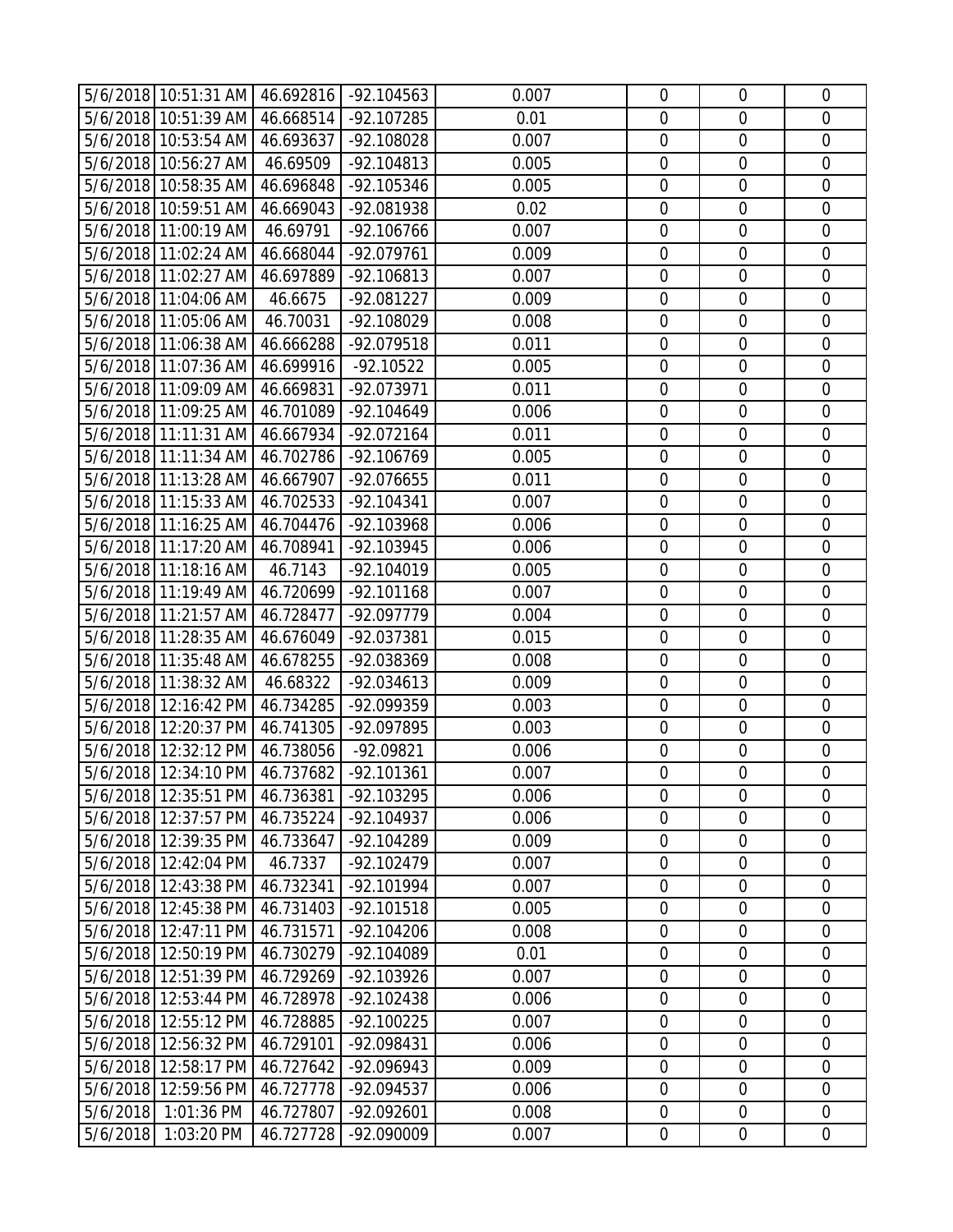|                      | 5/6/2018 1:06:04 PM      | 46.725753              | $-92.08821$                | 0.007          | $\mathbf 0$                | $\mathbf 0$                | $\mathbf 0$                   |
|----------------------|--------------------------|------------------------|----------------------------|----------------|----------------------------|----------------------------|-------------------------------|
|                      | 5/6/2018 1:07:49 PM      | 46.723695              | -92.087767                 | 0.006          | $\mathbf 0$                | $\overline{0}$             | $\mathbf 0$                   |
| 5/6/2018             | 1:09:13 PM               | 46.721754              | -92.087895                 | 0.01           | $\boldsymbol{0}$           | $\mathbf 0$                | $\mathbf 0$                   |
|                      | 5/6/2018 1:29:13 PM      | 46.687744              | -92.076092                 | 0.017          | $\mathbf 0$                | $\overline{0}$             | $\overline{0}$                |
|                      | 5/6/2018 1:31:07 PM      | 46.688672              | -92.076712                 | 0.019          | $\boldsymbol{0}$           | $\boldsymbol{0}$           | $\overline{0}$                |
|                      | 5/6/2018 1:35:17 PM      | 46.706181              | -92.072679                 | 0.006          | $\mathbf 0$                | $\mathbf 0$                | $\overline{0}$                |
|                      | 5/6/2018 1:37:08 PM      | 46.708722              | -92.055414                 | 0.005          | $\mathbf 0$                | $\mathbf 0$                | $\mathbf 0$                   |
| 5/6/2018             | 1:39:13 PM               | 46.706738              | -92.047942                 | 0.006          | $\boldsymbol{0}$           | $\mathbf 0$                | $\mathbf 0$                   |
|                      | 5/6/2018 1:49:08 PM      | 46.721049              | -92.068763                 | 0.014          | $\mathbf 0$                | $\overline{0}$             | $\overline{0}$                |
|                      | 5/6/2018 1:51:26 PM      | 46.707439              | -92.049495                 | 0.006          | $\boldsymbol{0}$           | $\mathbf 0$                | $\mathbf 0$                   |
|                      | 5/6/2018 1:52:49 PM      | 46.707431              | -92.049499                 | 0.007          | $\mathbf 0$                | $\mathbf 0$                | $\mathbf 0$                   |
| 5/6/2018             | 1:54:45 PM               | 46.721091              | -92.068728                 | 0.01           | $\boldsymbol{0}$           | $\boldsymbol{0}$           | $\overline{0}$                |
|                      | 5/6/2018 1:54:48 PM      | 46.708559              | $-92.053147$               | 0.006          | $\mathbf 0$                | $\mathbf 0$                | $\mathbf 0$                   |
|                      | 5/6/2018 1:56:07 PM      | 46.720542              | -92.070575                 | 0.011          | $\mathbf 0$                | 0.1                        | $\mathbf 0$                   |
|                      | 5/6/2018 1:56:51 PM      | 46.709992              | -92.055144                 | 0.008          | $\boldsymbol{0}$           | $\mathbf 0$                | $\overline{0}$                |
|                      | 5/6/2018 1:58:15 PM      | 46.710078              | -92.056598                 | 0.007          | $\mathbf 0$                | $\mathbf 0$                | $\mathbf 0$                   |
| 5/6/2018             | 1:59:47 PM               | 46.709699              | -92.057544                 | 0.006          | $\boldsymbol{0}$           | $\boldsymbol{0}$           | $\mathbf 0$                   |
|                      | 5/6/2018 2:00:13 PM      | 46.719744              | -92.071621                 | 0.01           | $\mathbf 0$                | $\overline{0}$             | $\overline{0}$                |
|                      | 5/6/2018 2:01:12 PM      | 46.708772              | -92.058798                 | 0.01           | $\boldsymbol{0}$           | $\boldsymbol{0}$           | $\mathbf 0$                   |
| 5/6/2018             | 2:01:22 PM               | 46.720527              | -92.072132                 | 0.013          | $\mathbf 0$                | $\mathbf 0$                | $\mathbf 0$                   |
| 5/6/2018             | 2:02:16 PM               | 46.708268              | -92.059836                 | 0.007          | $\mathbf 0$                | $\overline{0}$             | $\mathbf 0$                   |
| 5/6/2018             | 2:02:49 PM               | 46.719187              | -92.070086                 | 0.011          | $\boldsymbol{0}$           | $\mathbf 0$                | $\mathbf 0$                   |
|                      | 5/6/2018 2:03:41 PM      | 46.707583              | -92.060858                 | 0.006          | $\mathbf 0$                | $\overline{0}$             | $\overline{0}$                |
|                      | 5/6/2018 2:04:09 PM      | 46.717461              | -92.067746                 | 0.02           | $\boldsymbol{0}$           | $\boldsymbol{0}$           | $\overline{0}$                |
| 5/6/2018             | 2:05:02 PM               | 46.708993              | -92.060952                 | 0.014          | $\mathbf 0$                | $\mathbf 0$                | $\overline{0}$                |
| 5/6/2018             | 2:05:46 PM               | 46.715592              | -92.064749                 | 0.01           | $\mathbf 0$                | $\mathbf 0$                | $\mathbf 0$                   |
| 5/6/2018             | 2:06:31 PM               | 46.710381              | -92.062175                 | 0.01           | $\boldsymbol{0}$           | $\mathbf 0$                | $\mathbf 0$                   |
| 5/6/2018             | 2:07:35 PM               | 46.711131              | -92.061927                 | 0.008          | $\mathbf 0$                | $\overline{0}$             | $\overline{0}$                |
| 5/6/2018             | 2:08:11 PM               | 46.7126                | -92.060473                 | 0.011          | $\boldsymbol{0}$           | $\mathbf 0$                | $\mathbf 0$                   |
|                      | 5/6/2018 2:09:16 PM      | 46.710983              | $-92.064116$               | 0.006          | $\boldsymbol{0}$           | $\boldsymbol{0}$           | $\mathbf 0$                   |
|                      | 5/6/2018 2:09:51 PM      | 46.709778              | -92.056888                 | 0.01           | $\mathbf 0$                | $\overline{0}$             | $\overline{0}$                |
|                      | 5/6/2018 2:11:05 PM      | 46.712044              | -92.065014                 | 0.007          | $\mathbf 0$                | $\mathbf 0$                | $\mathbf 0$                   |
| 5/6/2018             | 2:11:37 PM               | 46.70787               | $-92.054416$<br>-92.066052 | 0.01           | $\mathbf 0$                | $\mathbf 0$                | $\mathbf 0$                   |
| 5/6/2018<br>5/6/2018 | 2:12:25 PM<br>2:13:34 PM | 46.713061<br>46.706221 | $-92.052571$               | 0.007<br>0.013 | $\mathbf 0$<br>$\mathbf 0$ | $\mathbf 0$<br>$\mathbf 0$ | $\overline{0}$<br>$\mathbf 0$ |
| 5/6/2018             | 2:13:52 PM               | 46.713359              | -92.067809                 | 0.007          | $\boldsymbol{0}$           | $\boldsymbol{0}$           | $\mathbf 0$                   |
| 5/6/2018             | 2:15:12 PM               | 46.714331              | -92.068607                 | 0.009          | $\mathbf 0$                | $\mathbf 0$                | $\overline{0}$                |
| 5/6/2018             | 2:15:18 PM               | 46.704214              | -92.049705                 | 0.02           | $\boldsymbol{0}$           | $\boldsymbol{0}$           | $\overline{0}$                |
| 5/6/2018             | 2:16:22 PM               | 46.714279              | -92.069576                 | 0.007          | $\mathbf 0$                | $\mathbf 0$                | $\mathbf 0$                   |
| 5/6/2018             | 2:17:35 PM               | 46.701822              | $-92.04678$                | 0.02           | $\mathbf 0$                | $\mathbf 0$                | $\overline{0}$                |
| 5/6/2018             | 2:17:47 PM               | 46.713396              | -92.070549                 | 0.006          | $\mathbf 0$                | $\mathbf 0$                | $\overline{0}$                |
| 5/6/2018             | 2:19:39 PM               | 46.713511              | -92.071718                 | 0.007          | $\overline{0}$             | $\overline{0}$             | $\overline{0}$                |
| 5/6/2018             | 2:21:01 PM               | 46.714279              | -92.072215                 | 0.007          | $\boldsymbol{0}$           | $\boldsymbol{0}$           | $\overline{0}$                |
| 5/6/2018             | $2:21:53$ PM             | 46.699242              | -92.043377                 | 0.015          | $\mathbf 0$                | $\mathbf 0$                | $\mathbf 0$                   |
| 5/6/2018             | 2:22:04 PM               | 46.714209              | -92.074219                 | 0.006          | $\boldsymbol{0}$           | $\mathbf 0$                | $\overline{0}$                |
| 5/6/2018             | 2:23:14 PM               | 46.713632              | -92.074344                 | 0.009          | $\mathbf 0$                | $\mathbf 0$                | $\overline{0}$                |
| 5/6/2018             | 2:25:02 PM               | 46.697669              | -92.041498                 | 0.012          | $\mathbf 0$                | $\mathbf 0$                | $\overline{0}$                |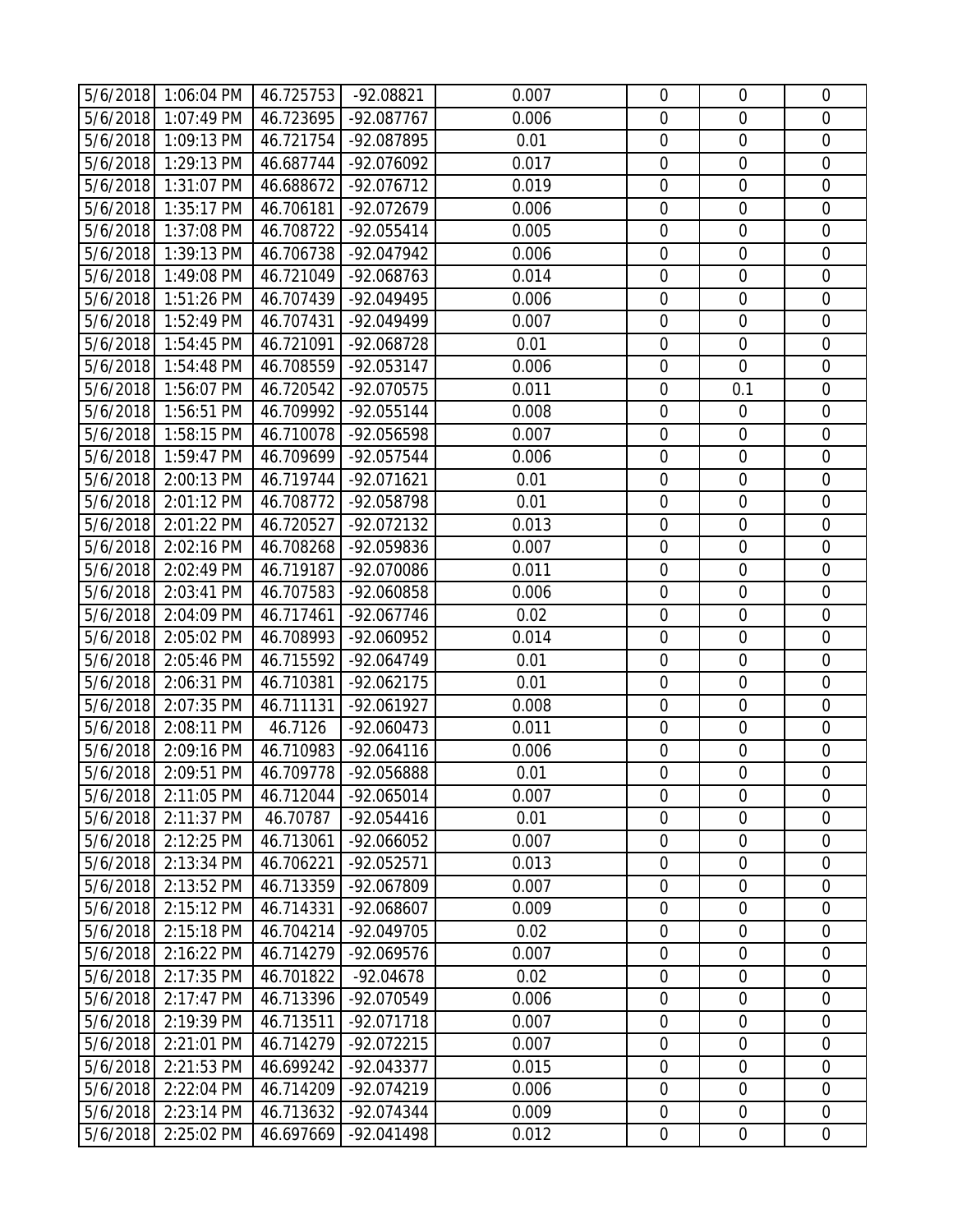|                      | 5/6/2018 2:25:21 PM      | 46.712985              | -92.077692               | 0.009          | $\mathbf 0$                     | $\mathbf 0$                     | $\mathbf 0$                |
|----------------------|--------------------------|------------------------|--------------------------|----------------|---------------------------------|---------------------------------|----------------------------|
| 5/6/2018             | 2:27:06 PM               | 46.713777              | -92.078979               | 0.009          | $\mathbf 0$                     | $\overline{0}$                  | $\mathbf 0$                |
| 5/6/2018             | 2:27:21 PM               | 46.69459               | -92.038856               | 0.024          | $\boldsymbol{0}$                | $\mathbf 0$                     | $\mathbf 0$                |
| 5/6/2018             | 2:28:48 PM               | 46.693757              | -92.039409               | $\overline{0}$ | $\mathbf 0$                     | $\overline{0}$                  | $\overline{0}$             |
| 5/6/2018             | 2:29:12 PM               | 46.713526              | -92.081021               | 0.008          | $\boldsymbol{0}$                | $\boldsymbol{0}$                | $\overline{0}$             |
| 5/6/2018             | 2:31:24 PM               | 46.69652               | -92.038182               | 0.016          | $\mathbf 0$                     | $\mathbf 0$                     | $\overline{0}$             |
| 5/6/2018             | 2:31:35 PM               | 46.712529              | -92.083768               | 0.007          | $\mathbf 0$                     | $\mathbf 0$                     | $\mathbf 0$                |
| 5/6/2018             | 2:32:22 PM               | 46.697789              | -92.040377               | 0.014          | $\boldsymbol{0}$                | $\mathbf 0$                     | $\mathbf 0$                |
| 5/6/2018             | 2:32:54 PM               | 46.712554              | -92.083784               | 0.008          | $\mathbf 0$                     | $\overline{0}$                  | $\overline{0}$             |
| 5/6/2018             | 2:34:07 PM               | 46.700298              | -92.042378               | 0.012          | $\boldsymbol{0}$                | $\mathbf 0$                     | $\mathbf 0$                |
|                      | 5/6/2018 2:34:16 PM      | 46.71083               | -92.085099               | 0.007          | $\mathbf 0$                     | $\mathbf 0$                     | $\mathbf 0$                |
| 5/6/2018             | 2:35:36 PM               | 46.710691              | -92.086733               | 0.006          | $\boldsymbol{0}$                | $\boldsymbol{0}$                | $\mathbf 0$                |
| 5/6/2018             | 2:35:59 PM               | 46.701548              | -92.044898               | 0.012          | $\mathbf 0$                     | $\mathbf 0$                     | $\mathbf 0$                |
| 5/6/2018             | 2:37:39 PM               | 46.703447              | -92.047036               | 0.016          | $\mathbf 0$                     | $\overline{0}$                  | $\mathbf 0$                |
| 5/6/2018             | 2:38:07 PM               | 46.711574              | -92.088193               | 0.007          | $\mathbf 0$                     | $\mathbf 0$                     | $\overline{0}$             |
|                      | 5/6/2018 2:39:25 PM      | 46.712059              | -92.088933               | 0.008          | $\mathbf 0$                     | $\mathbf 0$                     | $\mathbf 0$                |
| 5/6/2018             | 2:40:03 PM               | 46.705942              | -92.049657               | 0.014          | $\boldsymbol{0}$                | $\boldsymbol{0}$                | $\mathbf 0$                |
| 5/6/2018             | 2:40:42 PM               | 46.712487              | -92.08963                | 0.008          | $\mathbf 0$                     | $\overline{0}$                  | $\mathbf 0$                |
|                      | 5/6/2018 2:41:10 PM      | 46.707273              | -92.051847               | 0.017          | $\boldsymbol{0}$                | $\boldsymbol{0}$                | $\mathbf 0$                |
| 5/6/2018             | 2:42:01 PM               | 46.711876              | -92.090631               | 0.009          | $\mathbf 0$                     | $\mathbf 0$                     | $\mathbf 0$                |
| 5/6/2018             | $2:42:41$ PM             | 46.708629              | -92.053693               | 0.02           | $\mathbf 0$                     | $\overline{0}$                  | $\mathbf 0$                |
| 5/6/2018             | 2:43:22 PM               | 46.711765              | -92.091802               | 0.008          | $\boldsymbol{0}$                | $\mathbf 0$                     | $\mathbf 0$                |
| 5/6/2018             | 2:44:33 PM               | 46.711721              | -92.093134               | 0.008          | $\mathbf 0$                     | $\overline{0}$                  | $\overline{0}$             |
| 5/6/2018             | 2:44:40 PM               | 46.708663              | -92.053551               | 0.015          | $\boldsymbol{0}$                | $\boldsymbol{0}$                | $\overline{0}$             |
| 5/6/2018             | 2:46:05 PM               | 46.712926              | -92.093362               | 0.008          | $\mathbf 0$                     | $\mathbf 0$                     | $\overline{0}$             |
| 5/6/2018             | 2:46:29 PM               | 46.712758              | -92.058832               | 0.022          | $\boldsymbol{0}$                | $\mathbf 0$                     | $\mathbf 0$                |
| 5/6/2018             | 2:48:11 PM               | 46.715183              | -92.061884               | 0.022          | $\boldsymbol{0}$                | $\mathbf 0$                     | $\mathbf 0$                |
| 5/6/2018             | 2:48:21 PM               | 46.714786              | $-92.0935$               | 0.008          | $\mathbf 0$                     | $\overline{0}$                  | $\overline{0}$             |
| 5/6/2018             | 2:49:56 PM               | 46.715283              | -92.094829               | 0.007          | $\boldsymbol{0}$                | $\mathbf 0$                     | $\mathbf 0$                |
| 5/6/2018             | 2:50 PM                  | 46.716749              | $-92.06426$              | 0.012          | $\mathbf 0$                     | $\boldsymbol{0}$                | $\mathbf 0$                |
|                      | 5/6/2018 2:51:17 PM      | 46.71796               | -92.066184               | 0.015          | $\mathbf 0$                     | $\overline{0}$                  | $\overline{0}$             |
|                      | 5/6/2018 2:52:18 PM      | 46.714645              | -92.096153               | 0.007          | $\mathbf 0$                     | $\mathbf 0$                     | $\mathbf 0$                |
| 5/6/2018             | 2:52:37 PM               | 46.719232              | -92.068102               | 0.012          | $\boldsymbol{0}$                | $\mathbf 0$                     | $\mathbf 0$                |
| 5/6/2018             | 2:54:11 PM               | 46.715697              | -92.097749               | 0.01           | $\mathbf 0$                     | $\mathbf 0$                     | $\overline{0}$             |
| 5/6/2018<br>5/6/2018 | 2:56:18 PM<br>2:59:08 PM | 46.718537              | -92.097998<br>-92.097935 | 0.009<br>0.01  | $\mathbf 0$<br>$\boldsymbol{0}$ | $\mathbf 0$<br>$\boldsymbol{0}$ | $\mathbf 0$<br>$\mathbf 0$ |
| 5/6/2018             | 3:00 PM                  | 46.723153<br>46.727169 | -92.097906               | 0.005          | $\mathbf 0$                     | $\mathbf 0$                     | $\overline{0}$             |
| 5/6/2018             | 3:06:42 PM               | 46.722361              | -92.063482               | 0.016          | $\boldsymbol{0}$                | $\boldsymbol{0}$                | $\overline{0}$             |
| 5/6/2018             | 3:10:18 PM               | 46.717231              | -92.053224               | 0.012          | $\mathbf 0$                     | $\mathbf 0$                     | $\mathbf 0$                |
| 5/6/2018             | 3:12:34 PM               | 46.713821              | -92.051398               | 0.018          | $\mathbf 0$                     | $\mathbf 0$                     | $\overline{0}$             |
| 5/6/2018             | 3:14:09 PM               | 46.714952              | $-92.05063$              | 0.014          | $\mathbf 0$                     | $\mathbf 0$                     | $\mathbf 0$                |
| 5/6/2018             | 3:22:56 PM               | 46.718325              | -92.063551               | 0.018          | $\overline{0}$                  | $\mathbf 0$                     | $\overline{0}$             |
| 5/6/2018             | 3:24:39 PM               | 46.719933              | -92.067017               | 0.014          | $\boldsymbol{0}$                | $\boldsymbol{0}$                | $\overline{0}$             |
| 5/6/2018             | 3:27:17 PM               | 46.719668              | -92.066246               | 0.013          | $\mathbf 0$                     | $\mathbf 0$                     | $\mathbf 0$                |
| 5/6/2018             | 3:28:40 PM               | 46.71708               | -92.062782               | 0.012          | $\boldsymbol{0}$                | $\mathbf 0$                     | $\mathbf 0$                |
| 5/6/2018             | 3:30:44 PM               | 46.715126              | -92.060028               | 0.014          | $\mathbf 0$                     | $\boldsymbol{0}$                | $\overline{0}$             |
| 5/6/2018             | 3:34:40 PM               | 46.713212              | -92.057729               | 0.011          | $\mathbf 0$                     | $\mathbf 0$                     | $\overline{0}$             |
|                      |                          |                        |                          |                |                                 |                                 |                            |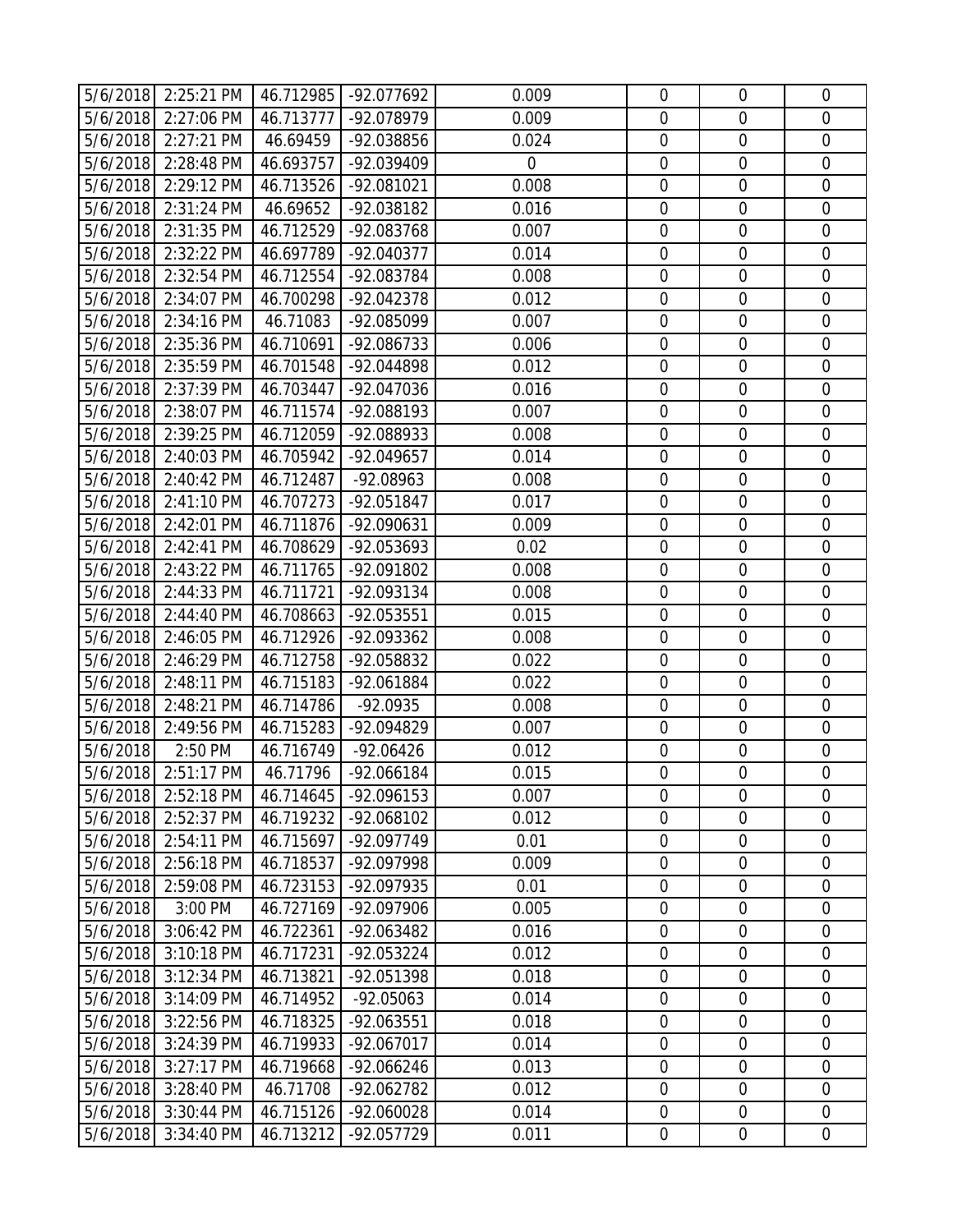|          | 5/6/2018 3:36:18 PM | 46.711204 | -92.055159           | 0.012 | $\mathbf 0$      | $\mathbf 0$      | $\overline{0}$   |
|----------|---------------------|-----------|----------------------|-------|------------------|------------------|------------------|
| 5/6/2018 | 3:37:52 PM          | 46.709455 | -92.052816           | 0.012 | $\mathbf 0$      | $\overline{0}$   | $\overline{0}$   |
| 5/6/2018 | 3:39:57 PM          | 46.707663 | -92.050386           | 0.014 | $\mathbf 0$      | $\mathbf 0$      | $\mathbf 0$      |
| 5/6/2018 | 3:41:07 PM          | 46.706175 | -92.048407           | 0.014 | $\mathbf 0$      | $\overline{0}$   | $\mathbf 0$      |
| 5/6/2018 | 3:42:41 PM          | 46.704835 | $-92.046817$         | 0.011 | $\mathbf 0$      | $\overline{0}$   | $\overline{0}$   |
| 5/6/2018 | 3:52:23 PM          | 46.695528 | -92.040367           | 0.017 | $\mathbf 0$      | $\mathbf 0$      | $\mathbf 0$      |
| 5/6/2018 | 3:58:09 PM          | 46.697197 | -92.042395           | 0.011 | $\boldsymbol{0}$ | $\boldsymbol{0}$ | $\mathbf 0$      |
| 5/6/2018 | 4:00:49 PM          | 46.730343 | -92.096882           | 0.008 | $\mathbf 0$      | $\mathbf 0$      | $\mathbf 0$      |
| 5/6/2018 | 4:04:28 PM          | 46.731342 | $-92.094213$         | 0.01  | $\overline{0}$   | $\overline{0}$   | $\overline{0}$   |
| 5/6/2018 | 4:04:47 PM          | 46.698439 | $-92.044122$         | 0.011 | $\mathbf 0$      | $\mathbf 0$      | $\mathbf 0$      |
| 5/6/2018 | 4:06 PM             | 46.729498 | -92.093418           | 0.009 | $\overline{0}$   | $\overline{0}$   | $\overline{0}$   |
| 5/6/2018 | 4:07:43 PM          | 46.726968 | -92.09491            | 0.008 | $\boldsymbol{0}$ | $\boldsymbol{0}$ | $\boldsymbol{0}$ |
| 5/6/2018 | 4:09:05 PM          | 46.725682 | -92.094767           | 0.007 | $\mathbf 0$      | $\mathbf 0$      | $\mathbf 0$      |
| 5/6/2018 | 4:09:10 PM          | 46.699889 | -92.045994           | 0.015 | $\mathbf 0$      | $\overline{0}$   | $\overline{0}$   |
| 5/6/2018 | 4:11 PM             | 46.724249 | $-92.096$            | 0.008 | $\mathbf 0$      | $\mathbf 0$      | $\mathbf 0$      |
| 5/6/2018 | 4:11:06 PM          | 46.701864 | -92.048413           | 0.028 | $\mathbf 0$      | $\mathbf 0$      | $\mathbf 0$      |
| 5/6/2018 | 4:12:08 PM          | 46.724332 | -92.097338           | 0.006 | $\boldsymbol{0}$ | $\mathbf 0$      | $\mathbf 0$      |
| 5/6/2018 | 4:14:07 PM          | 46.704421 | -92.051765           | 0.016 | $\mathbf 0$      | $\overline{0}$   | $\overline{0}$   |
| 5/6/2018 | 4:14:08 PM          | 46.724367 | -92.098615           | 0.007 | $\boldsymbol{0}$ | $\boldsymbol{0}$ | $\mathbf 0$      |
| 5/6/2018 | 4:15:35 PM          | 46.705345 | -92.053031           | 0.016 | $\mathbf 0$      | $\mathbf 0$      | $\overline{0}$   |
| 5/6/2018 | 4:15:44 PM          | 46.723393 | -92.098793           | 0.011 | $\mathbf 0$      | $\overline{0}$   | $\overline{0}$   |
| 5/6/2018 | 4:17:08 PM          | 46.722499 | -92.098849           | 0.01  | $\mathbf 0$      | $\mathbf 0$      | $\mathbf 0$      |
| 5/6/2018 | 4:17:15 PM          | 46.706328 | -92.055492           | 0.02  | $\mathbf 0$      | $\mathbf 0$      | $\mathbf 0$      |
| 5/6/2018 | 4:19 PM             | 46.722203 | -92.097284           | 0.007 | $\mathbf 0$      | $\overline{0}$   | $\overline{0}$   |
| 5/6/2018 | 4:19:05 PM          | 46.707934 | -92.057734           | 0.015 | $\mathbf 0$      | $\mathbf 0$      | $\mathbf 0$      |
| 5/6/2018 | 4:21:10 PM          | 46.711795 | -92.060738           | 0.017 | $\boldsymbol{0}$ | $\mathbf 0$      | $\mathbf 0$      |
| 5/6/2018 | 4:22:32 PM          | 46.713009 | -92.062702           | 0.014 | $\mathbf 0$      | $\mathbf 0$      | $\mathbf 0$      |
| 5/6/2018 | 4:23:11 PM          | 46.722905 | -92.096488           | 0.007 | $\overline{0}$   | $\overline{0}$   | 0                |
| 5/6/2018 | 4:23:50 PM          | 46.712944 | -92.064401           | 0.013 | $\boldsymbol{0}$ | $\mathbf 0$      | $\mathbf 0$      |
| 5/6/2018 | 4:24:47 PM          | 46.722936 | -92.096514           | 0.009 | $\mathbf 0$      | $\overline{0}$   | $\overline{0}$   |
| 5/6/2018 | 4:25:04 PM          |           | 46.711406 -92.062216 | 0.013 | $\mathbf 0$      | $\mathbf 0$      | $\mathbf 0$      |
| 5/6/2018 | 4:26:52 PM          | 46.709382 | -92.060063           | 0.012 | $\mathbf 0$      | $\mathbf 0$      | $\mathbf 0$      |
| 5/6/2018 | 4:26:54 PM          | 46.722265 | -92.095495           | 0.011 | $\mathbf 0$      | $\mathbf 0$      | $\mathbf 0$      |
| 5/6/2018 | 4:28:18 PM          | 46.708018 | -92.058012           | 0.01  | $\mathbf 0$      | $\boldsymbol{0}$ | $\mathbf 0$      |
| 5/6/2018 | 4:29:07 PM          | 46.721511 | -92.09366            | 0.007 | $\mathbf 0$      | $\mathbf 0$      | 0                |
| 5/6/2018 | 4:29:32 PM          | 46.706854 | -92.056853           | 0.011 | $\mathbf 0$      | $\mathbf 0$      | 0                |
| 5/6/2018 | 4:30:52 PM          | 46.722063 | $-92.09241$          | 0.009 | $\mathbf 0$      | $\mathbf 0$      | $\mathbf 0$      |
| 5/6/2018 | 4:32:12 PM          | 46.704244 | -92.053043           | 0.017 | $\boldsymbol{0}$ | $\boldsymbol{0}$ | $\mathbf 0$      |
| 5/6/2018 | 4:32:46 PM          | 46.722796 | -92.093009           | 0.009 | $\mathbf 0$      | $\mathbf 0$      | $\mathbf 0$      |
| 5/6/2018 | 4:34:07 PM          | 46.702783 | -92.051636           | 0.011 | $\mathbf 0$      | $\overline{0}$   | 0                |
| 5/6/2018 | 4:35:12 PM          | 46.723722 | -92.090339           | 0.007 | $\mathbf 0$      | $\mathbf 0$      | $\overline{0}$   |
| 5/6/2018 | 4:36:09 PM          | 46.700331 | -92.047943           | 0.013 | $\mathbf 0$      | $\mathbf 0$      | $\mathbf 0$      |
| 5/6/2018 | 4:36:49 PM          | 46.724969 | -92.090514           | 0.008 | $\boldsymbol{0}$ | $\overline{0}$   | $\mathbf 0$      |
| 5/6/2018 | 4:37:34 PM          | 46.698863 | -92.046466           | 0.02  | $\mathbf 0$      | $\boldsymbol{0}$ | $\mathbf 0$      |
| 5/6/2018 | 4:38:14 PM          | 46.726461 | -92.090543           | 0.008 | $\boldsymbol{0}$ | $\boldsymbol{0}$ | $\mathbf 0$      |
| 5/6/2018 | 4:38:53 PM          | 46.697682 | -92.044739           | 0.012 | $\mathbf 0$      | $\mathbf 0$      | $\mathbf 0$      |
| 5/6/2018 | 4:39:34 PM          | 46.726596 | -92.08921            | 0.009 | $\boldsymbol{0}$ | $\boldsymbol{0}$ | 0                |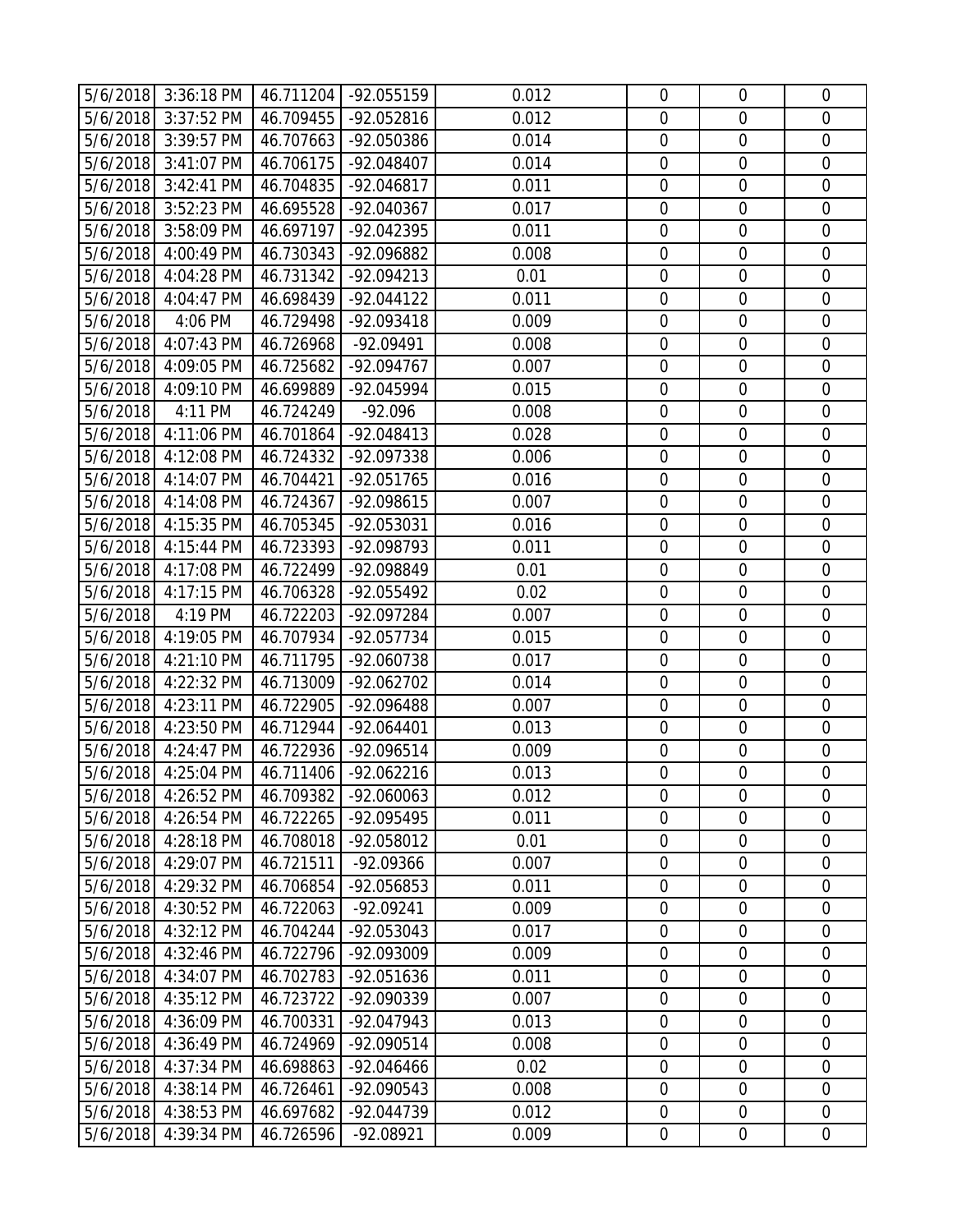|          | 5/6/2018 4:40:28 PM | 46.695832 | -92.042537   | 0.011 | $\mathbf 0$      | $\mathbf 0$      | $\overline{0}$ |
|----------|---------------------|-----------|--------------|-------|------------------|------------------|----------------|
| 5/6/2018 | 4:41:01 PM          | 46.726489 | -92.087282   | 0.008 | $\mathbf 0$      | $\overline{0}$   | $\mathbf 0$    |
| 5/6/2018 | 4:42:10 PM          | 46.694049 | -92.041789   | 0.013 | $\boldsymbol{0}$ | $\mathbf 0$      | $\overline{0}$ |
| 5/6/2018 | 4:43:50 PM          | 46.727714 | -92.08366    | 0.009 | $\mathbf 0$      | $\mathbf 0$      | $\mathbf 0$    |
| 5/6/2018 | 4:44:19 PM          | 46.695443 | -92.043928   | 0.018 | $\overline{0}$   | $\overline{0}$   | $\mathbf 0$    |
| 5/6/2018 | 4:45:33 PM          | 46.727858 | -92.081019   | 0.014 | $\mathbf 0$      | $\mathbf 0$      | $\overline{0}$ |
| 5/6/2018 | 4:45:42 PM          | 46.696935 | -92.045883   | 0.013 | $\boldsymbol{0}$ | $\boldsymbol{0}$ | $\mathbf 0$    |
| 5/6/2018 | 4:47:10 PM          | 46.69878  | -92.047935   | 0.014 | $\mathbf 0$      | $\mathbf 0$      | $\mathbf 0$    |
| 5/6/2018 | 4:47:47 PM          | 46.726383 | -92.080271   | 0.012 | $\mathbf 0$      | $\overline{0}$   | $\overline{0}$ |
| 5/6/2018 | 4:48:40 PM          | 46.698708 | -92.047643   | 0.017 | $\boldsymbol{0}$ | $\mathbf 0$      | $\mathbf 0$    |
|          | 5/6/2018 4:50:10 PM | 46.724074 | -92.08078    | 0.008 | $\mathbf 0$      | $\overline{0}$   | $\overline{0}$ |
| 5/6/2018 | 4:52:01 PM          | 46.724213 | -92.083579   | 0.007 | $\boldsymbol{0}$ | $\boldsymbol{0}$ | $\mathbf 0$    |
| 5/6/2018 | 4:54:27 PM          | 46.687325 | -92.025064   | 0.021 | $\mathbf 0$      | $\mathbf 0$      | $\mathbf 0$    |
| 5/6/2018 | 4:59:01 PM          | 46.690961 | $-92.02635$  | 0.04  | $\mathbf 0$      | $\overline{0}$   | $\mathbf 0$    |
| 5/6/2018 | 5:00:39 PM          | 46.692718 | -92.027902   | 0.042 | $\boldsymbol{0}$ | $\mathbf 0$      | $\mathbf 0$    |
| 5/6/2018 | 5:04:40 PM          | 46.72398  | -92.086223   | 0.006 | $\mathbf 0$      | $\mathbf 0$      | $\mathbf 0$    |
| 5/6/2018 | 5:07:18 PM          | 46.720608 | -92.08696    | 0.008 | $\boldsymbol{0}$ | $\mathbf 0$      | $\mathbf 0$    |
| 5/6/2018 | 5:09:23 PM          | 46.719477 | -92.084913   | 0.006 | $\mathbf 0$      | $\overline{0}$   | $\mathbf 0$    |
| 5/6/2018 | 5:11:24 PM          | 46.718402 | -92.086166   | 0.008 | $\boldsymbol{0}$ | $\boldsymbol{0}$ | $\overline{0}$ |
| 5/6/2018 | 5:14:53 PM          | 46.716991 | -92.086036   | 0.008 | $\mathbf 0$      | $\mathbf 0$      | $\overline{0}$ |
| 5/6/2018 | 5:15:57 PM          | 46.696177 | $-92.044647$ | 0.014 | $\boldsymbol{0}$ | $\overline{0}$   | $\mathbf 0$    |
| 5/6/2018 | 5:17:20 PM          | 46.697057 | -92.045824   | 0.013 | $\boldsymbol{0}$ | $\mathbf 0$      | $\mathbf 0$    |
| 5/6/2018 | 5:17:52 PM          | 46.716539 | -92.085265   | 0.006 | $\mathbf 0$      | $\mathbf 0$      | $\mathbf 0$    |
| 5/6/2018 | 5:21:05 PM          | 46.699742 | -92.047389   | 0.02  | $\mathbf 0$      | $\overline{0}$   | $\mathbf 0$    |
| 5/6/2018 | 5:21:13 PM          | 46.714729 | -92.087493   | 0.005 | $\mathbf 0$      | $\mathbf 0$      | $\overline{0}$ |
| 5/6/2018 | 5:22:44 PM          | 46.716071 | -92.087799   | 0.006 | $\boldsymbol{0}$ | $\boldsymbol{0}$ | $\mathbf 0$    |
| 5/6/2018 | 5:24:34 PM          | 46.716518 | -92.089796   | 0.01  | $\mathbf 0$      | $\mathbf 0$      | $\mathbf 0$    |
| 5/6/2018 | 5:26:21 PM          | 46.6998   | -92.052961   | 0.015 | $\mathbf 0$      | $\overline{0}$   | $\overline{0}$ |
| 5/6/2018 | 5:27:25 PM          | 46.714963 | -92.090747   | 0.005 | $\mathbf 0$      | $\mathbf 0$      | $\overline{0}$ |
| 5/6/2018 | 5:29:12 PM          | 46.713273 | -92.090553   | 0.01  | $\mathbf 0$      | $\overline{0}$   | $\mathbf 0$    |
|          | 5/6/2018 5:29:49 PM | 46.70009  | -92.054745   | 0.015 | $\mathbf 0$      | $\mathbf 0$      | $\mathbf 0$    |
|          | 5/6/2018 5:31:43 PM | 46.70159  | -92.05859    | 0.013 | $\mathbf 0$      | $\mathbf 0$      | $\mathbf 0$    |
| 5/6/2018 | 5:32:11 PM          | 46.709899 | -92.089229   | 0.006 | $\mathbf 0$      | $\boldsymbol{0}$ | $\mathbf 0$    |
| 5/6/2018 | 5:33:30 PM          | 46.709361 | -92.088312   | 0.008 | $\mathbf 0$      | $\boldsymbol{0}$ | $\overline{0}$ |
| 5/6/2018 | 5:33:32 PM          | 46.699337 | -92.059475   | 0.013 | $\mathbf 0$      | $\mathbf 0$      | $\overline{0}$ |
| 5/6/2018 | 5:34:43 PM          | 46.697903 | $-92.05753$  | 0.018 | $\boldsymbol{0}$ | $\mathbf 0$      | $\mathbf 0$    |
| 5/6/2018 | 5:35:52 PM          | 46.708927 | -92.086752   | 0.006 | $\mathbf 0$      | $\mathbf 0$      | $\mathbf 0$    |
| 5/6/2018 | 5:38:40 PM          | 46.70767  | -92.088515   | 0.007 | $\boldsymbol{0}$ | $\boldsymbol{0}$ | $\mathbf 0$    |
| 5/6/2018 | 5:40:01 PM          | 46.708254 | -92.089416   | 0.005 | $\mathbf 0$      | $\mathbf 0$      | $\mathbf 0$    |
| 5/6/2018 | 5:40:37 PM          | 46.701296 | -92.054705   | 0.019 | $\mathbf 0$      | $\overline{0}$   | $\mathbf 0$    |
| 5/6/2018 | 5:41:51 PM          | 46.706606 | -92.090628   | 0.005 | $\mathbf 0$      | $\mathbf 0$      | $\overline{0}$ |
| 5/6/2018 | 5:44:09 PM          | 46.706969 | -92.097926   | 0.008 | $\mathbf 0$      | $\boldsymbol{0}$ | $\overline{0}$ |
| 5/6/2018 | 5:45:06 PM          | 46.706808 | -92.070953   | 0.011 | $\boldsymbol{0}$ | $\overline{0}$   | $\mathbf 0$    |
| 5/6/2018 | 5:45:09 PM          | 46.706808 | -92.070953   | 0.013 | $\mathbf 0$      | $\boldsymbol{0}$ | $\mathbf 0$    |
| 5/6/2018 | 5:45:53 PM          | 46.707997 | -92.097783   | 0.013 | $\boldsymbol{0}$ | $\boldsymbol{0}$ | $\mathbf 0$    |
| 5/6/2018 | 5:49:33 PM          | 46.707731 | -92.077448   | 0.02  | $\mathbf 0$      | $\mathbf 0$      | $\overline{0}$ |
| 5/6/2018 | 5:50:56 PM          | 46.706997 | -92.078213   | 0.013 | $\boldsymbol{0}$ | $\boldsymbol{0}$ | $\mathbf 0$    |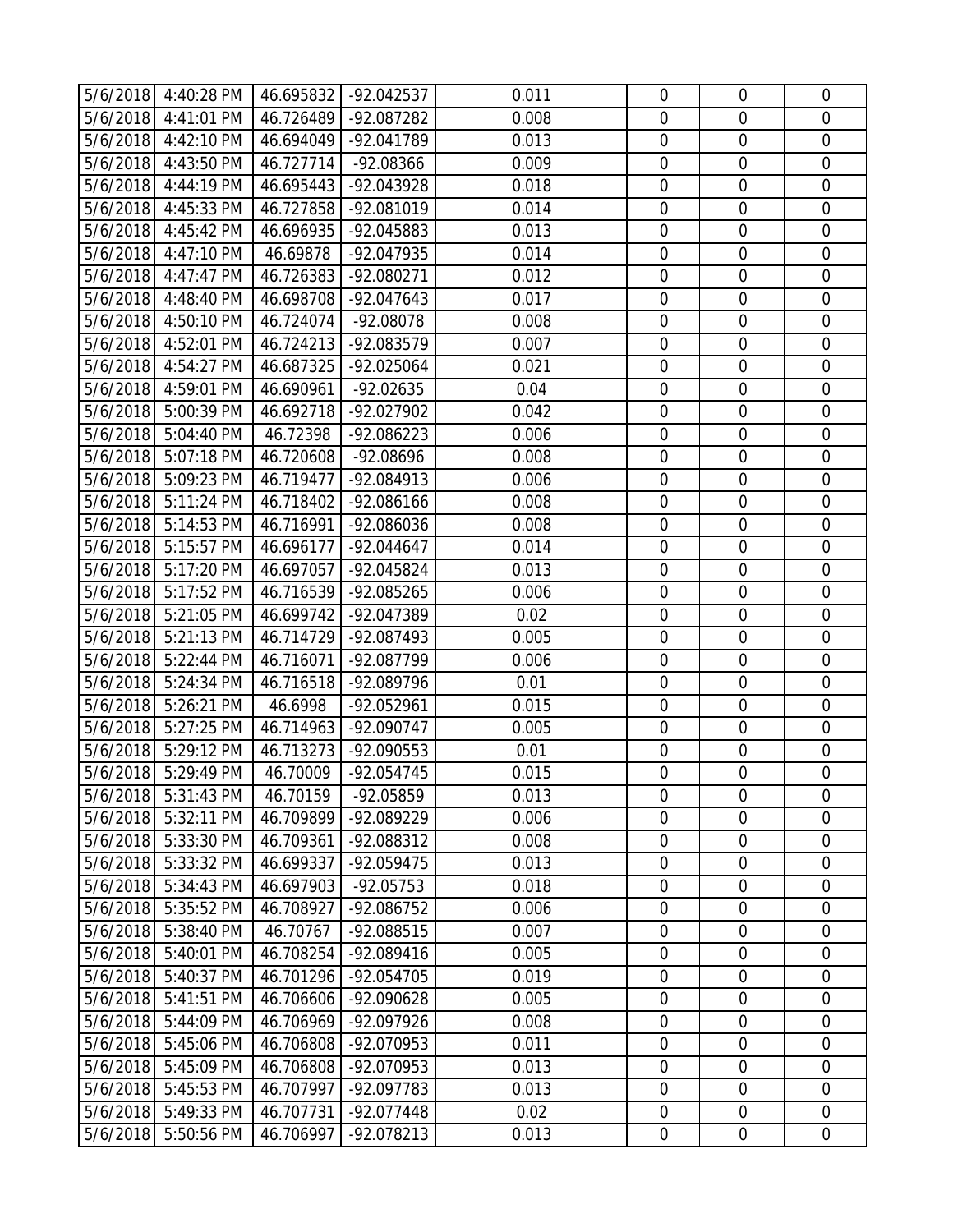|          | 5/6/2018 6:12:27 PM | 46.706738 | -92.070049   | 0.004 | $\mathbf 0$      | $\mathbf 0$      | $\mathbf 0$    |
|----------|---------------------|-----------|--------------|-------|------------------|------------------|----------------|
|          | 5/6/2018 6:14:10 PM | 46.708777 | -92.072616   | 0.004 | $\mathbf 0$      | $\overline{0}$   | $\mathbf 0$    |
| 5/6/2018 | 6:15:23 PM          | 46.708805 | -92.07632    | 0.005 | $\boldsymbol{0}$ | $\mathbf 0$      | $\mathbf 0$    |
|          | 5/6/2018 7:40:08 PM | 46.668935 | $-92.06654$  | 0.018 | $\mathbf 0$      | $\overline{0}$   | $\overline{0}$ |
|          | 5/6/2018 7:50:38 PM | 46.665522 | -92.063371   | 0.017 | $\boldsymbol{0}$ | $\boldsymbol{0}$ | $\overline{0}$ |
|          | 5/6/2018 7:53:05 PM | 46.662312 | -92.058548   | 0.016 | $\mathbf 0$      | $\mathbf 0$      | $\overline{0}$ |
|          | 5/6/2018 7:56:50 PM | 46.665317 | -92.054198   | 0.015 | $\mathbf 0$      | $\mathbf 0$      | $\mathbf 0$    |
| 5/6/2018 | 7:58:08 PM          | 46.669124 | -92.047973   |       | $\boldsymbol{0}$ | $\mathbf 0$      | $\overline{0}$ |
|          | 5/6/2018 8:00:02 PM | 46.673145 | $-92.042143$ | 0.015 | $\mathbf 0$      | $\overline{0}$   | $\overline{0}$ |
| 5/6/2018 | 8:02:19 PM          | 46.676264 | -92.037268   | 0.017 | $\boldsymbol{0}$ | $\mathbf 0$      | $\mathbf 0$    |
|          | 5/6/2018 8:04:26 PM | 46.679439 | -92.040956   | 0.015 | $\mathbf 0$      | $\boldsymbol{0}$ | $\mathbf 0$    |
| 5/6/2018 | 8:06:16 PM          | 46.681971 | -92.036717   | 0.017 | $\boldsymbol{0}$ | $\boldsymbol{0}$ | $\overline{0}$ |
| 5/6/2018 | 8:09:50 PM          | 46.685449 | -92.030943   | 0.017 | $\mathbf 0$      | $\mathbf 0$      | $\mathbf 0$    |
|          | 5/6/2018 8:17:34 PM | 46.673761 | -92.005701   | 0.022 | $\mathbf 0$      | $\overline{0}$   | $\mathbf 0$    |
| 5/6/2018 | 8:20:56 PM          | 46.678107 | -92.009933   | 0.014 | $\mathbf 0$      | $\mathbf 0$      | $\overline{0}$ |
|          | 5/6/2018 8:24:57 PM | 46.686011 | -92.021064   | 0.014 | $\mathbf 0$      | $\mathbf 0$      | $\mathbf 0$    |
| 5/6/2018 | 8:27:16 PM          | 46.686045 | -92.020988   | 0.014 | $\boldsymbol{0}$ | $\boldsymbol{0}$ | $\mathbf 0$    |
| 5/6/2018 | 8:29:35 PM          | 46.697618 | -92.035279   | 0.015 | $\mathbf 0$      | $\overline{0}$   | $\overline{0}$ |
|          | 5/6/2018 8:32:21 PM | 46.701443 | -92.040747   | 0.016 | $\boldsymbol{0}$ | $\boldsymbol{0}$ | $\mathbf 0$    |
| 5/6/2018 | 8:34:49 PM          | 46.706503 | -92.047257   | 0.014 | $\mathbf 0$      | $\mathbf 0$      | $\mathbf 0$    |
|          | 5/6/2018 8:37:34 PM | 46.704723 | -92.053632   | 0.015 | $\mathbf 0$      | $\overline{0}$   | $\mathbf 0$    |
| 5/6/2018 | 8:38:50 PM          | 46.669784 | -92.067923   | 0.008 | $\boldsymbol{0}$ | $\mathbf 0$      | $\mathbf 0$    |
| 5/6/2018 | 8:39:33 PM          | 46.707314 | $-92.05753$  | 0.015 | $\mathbf 0$      | $\overline{0}$   | $\overline{0}$ |
|          | 5/6/2018 8:41:25 PM | 46.710354 | -92.061485   | 0.019 | $\boldsymbol{0}$ | $\boldsymbol{0}$ | $\overline{0}$ |
| 5/6/2018 | 8:42:41 PM          | 46.66983  | -92.072414   | 0.007 | $\mathbf 0$      | $\mathbf 0$      | $\overline{0}$ |
| 5/6/2018 | 8:43:51 PM          | 46.713101 | -92.064526   | 0.018 | $\mathbf 0$      | $\mathbf 0$      | $\overline{0}$ |
| 5/6/2018 | 8:46:04 PM          | 46.715104 | -92.068114   | 0.015 | $\boldsymbol{0}$ | $\mathbf 0$      | $\mathbf 0$    |
| 5/6/2018 | 8:47:54 PM          | 46.717718 | -92.071757   | 0.015 | $\mathbf 0$      | $\overline{0}$   | $\overline{0}$ |
| 5/6/2018 | 8:49:59 PM          | 46.720541 | -92.076218   | 0.018 | $\boldsymbol{0}$ | $\mathbf 0$      | $\mathbf 0$    |
|          | 5/6/2018 8:55:43 PM | 46.722423 | -92.068441   | 0.015 | $\boldsymbol{0}$ | $\boldsymbol{0}$ | $\mathbf 0$    |
|          | 5/6/2018 8:58:49 PM | 46.673165 | -92.075109   | 0.006 | $\mathbf 0$      | $\overline{0}$   | $\overline{0}$ |
|          | 5/6/2018 8:59:14 PM | 46.72314  | -92.071005   | 0.02  | $\mathbf 0$      | $\mathbf 0$      | $\mathbf 0$    |
| 5/6/2018 | 9:01:46 PM          | 46.673025 | -92.075356   | 0.008 | $\boldsymbol{0}$ | $\mathbf 0$      | $\mathbf 0$    |
| 5/6/2018 | 9:04:26 PM          | 46.723816 | -92.076929   | 0.015 | $\mathbf 0$      | $\mathbf 0$      | $\overline{0}$ |
| 5/6/2018 | 9:05:06 PM          | 46.669429 | -92.073062   | 0.007 | $\mathbf 0$      | $\mathbf 0$      | $\mathbf 0$    |
| 5/6/2018 | 9:07:52 PM          | 46.667935 | -92.071919   | 0.007 | $\boldsymbol{0}$ | $\boldsymbol{0}$ | $\mathbf 0$    |
| 5/6/2018 | 9:10:22 PM          | 46.668069 | -92.076778   | 0.008 | $\mathbf 0$      | $\mathbf 0$      | $\overline{0}$ |
| 5/6/2018 | 9:12:06 PM          | 46.721611 | -92.073534   | 0.017 | $\boldsymbol{0}$ | $\boldsymbol{0}$ | $\overline{0}$ |
| 5/6/2018 | 9:13:40 PM          | 46.669063 | -92.079083   | 0.008 | $\mathbf 0$      | $\mathbf 0$      | $\mathbf 0$    |
| 5/6/2018 | 9:15:10 PM          | 46.721347 | -92.071742   | 0.039 | $\mathbf 0$      | $\mathbf 0$      | $\overline{0}$ |
| 5/6/2018 | 9:15:39 PM          | 46.668084 | -92.080656   | 0.008 | $\mathbf 0$      | $\mathbf 0$      | $\overline{0}$ |
| 5/6/2018 | 9:17:18 PM          | 46.721293 | -92.071492   | 0.03  | $\overline{0}$   | $\overline{0}$   | $\overline{0}$ |
| 5/6/2018 | 9:18:02 PM          | 46.666971 | -92.079318   | 0.007 | $\boldsymbol{0}$ | $\boldsymbol{0}$ | $\overline{0}$ |
| 5/6/2018 | 9:19:31 PM          | 46.71994  | -92.073288   | 0.024 | $\mathbf 0$      | $\mathbf 0$      | $\mathbf 0$    |
| 5/6/2018 | 9:21:10 PM          | 46.669278 | -92.082361   | 0.006 | $\mathbf 0$      | $\mathbf 0$      | $\mathbf 0$    |
| 5/6/2018 | 9:22:56 PM          | 46.721736 | -92.06888    | 0.02  | $\mathbf 0$      | $\boldsymbol{0}$ | $\overline{0}$ |
| 5/6/2018 | 9:23:41 PM          | 46.669245 | -92.08634    | 0.007 | $\boldsymbol{0}$ | $\boldsymbol{0}$ | $\overline{0}$ |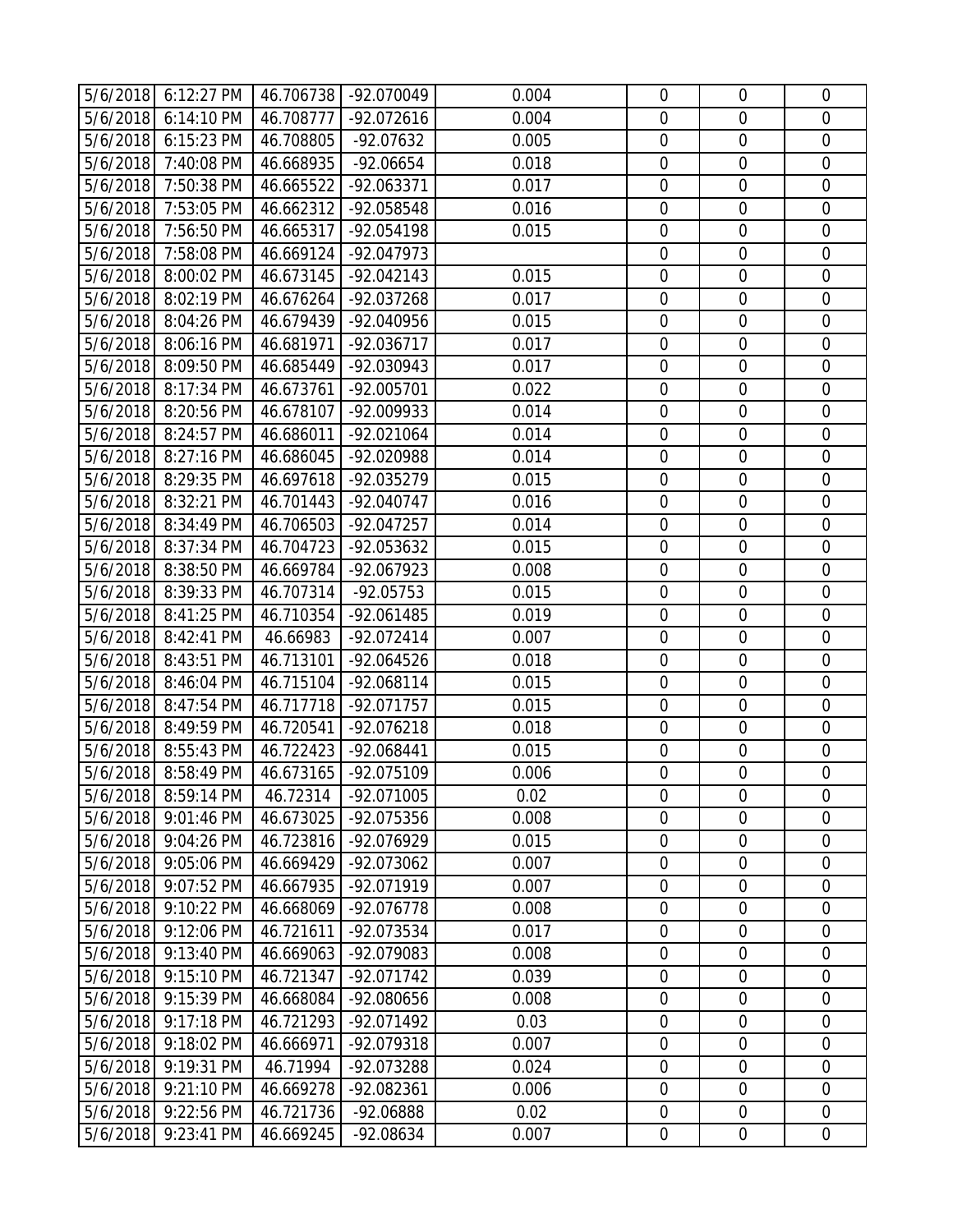|          | 5/6/2018 9:24:47 PM                          | 46.720773              | -92.070457               | 0.02           | $\mathbf 0$      | $\overline{0}$                  | $\mathbf 0$                |
|----------|----------------------------------------------|------------------------|--------------------------|----------------|------------------|---------------------------------|----------------------------|
| 5/6/2018 | 9:26:13 PM                                   | 46.71986               | -92.071736               | 0.06           | $\mathbf 0$      | $\mathbf 0$                     | $\mathbf 0$                |
| 5/6/2018 | 9:27:07 PM                                   | 46.671288              | -92.093702               | 0.006          | $\mathbf 0$      | $\mathbf 0$                     | $\mathbf 0$                |
| 5/6/2018 | 9:28:26 PM                                   | 46.717313              | $-92.07112$              | 0.016          | $\mathbf 0$      | $\overline{0}$                  | $\overline{0}$             |
| 5/6/2018 | 9:31:06 PM                                   | 46.669196              | -92.093912               | 0.006          | $\mathbf 0$      | $\boldsymbol{0}$                | $\mathbf 0$                |
| 5/6/2018 | 9:31:47 PM                                   | 46.719816              | -92.077136               | 0.018          | $\mathbf 0$      | $\mathbf 0$                     | $\overline{0}$             |
| 5/6/2018 | 9:33:17 PM                                   | 46.666027              | -92.093882               | 0.007          | $\mathbf 0$      | $\mathbf 0$                     | $\mathbf 0$                |
| 5/6/2018 | 9:33:26 PM                                   | 46.718768              | -92.07709                | 0.017          | $\mathbf 0$      | $\mathbf 0$                     | $\mathbf 0$                |
| 5/6/2018 | 9:35:04 PM                                   | 46.717557              | -92.076744               | 0.015          | $\mathbf 0$      | $\overline{0}$                  | $\overline{0}$             |
| 5/6/2018 | 9:35:52 PM                                   | 46.66565               | -92.089454               | 0.008          | $\mathbf 0$      | $\mathbf 0$                     | $\mathbf 0$                |
| 5/6/2018 | 9:37:19 PM                                   | 46.71757               | -92.076752               | 0.017          | $\mathbf 0$      | $\overline{0}$                  | $\mathbf 0$                |
| 5/6/2018 | 9:37:42 PM                                   | 46.662168              | -92.089266               | 0.022          | $\boldsymbol{0}$ | $\boldsymbol{0}$                | $\mathbf 0$                |
| 5/6/2018 | 9:38:55 PM                                   | 46.717789              | -92.074307               | 0.017          | $\mathbf 0$      | $\mathbf 0$                     | $\mathbf 0$                |
| 5/6/2018 | 9:40:33 PM                                   | 46.716756              | -92.077021               | 0.016          | $\mathbf 0$      | $\mathbf 0$                     | $\mathbf 0$                |
| 5/6/2018 | 9:42:41 PM                                   | 46.665874              | -92.097646               | 0.007          | $\mathbf 0$      | $\mathbf 0$                     | $\mathbf 0$                |
| 5/6/2018 | 9:43:32 PM                                   | 46.715982              | -92.07335                | 0.02           | $\mathbf 0$      | $\mathbf 0$                     | $\mathbf 0$                |
| 5/6/2018 | 9:44:42 PM                                   | 46.664646              | -92.099967               | 0.008          | $\boldsymbol{0}$ | $\boldsymbol{0}$                | $\mathbf 0$                |
| 5/6/2018 | 9:44:54 PM                                   | 46.71655               | -92.071787               | 0.015          | $\mathbf 0$      | $\overline{0}$                  | $\mathbf 0$                |
| 5/6/2018 | 9:46:39 PM                                   | 46.661988              | -92.09986                | 0.007          | $\mathbf 0$      | $\boldsymbol{0}$                | $\mathbf 0$                |
| 5/6/2018 | 9:46:43 PM                                   | 46.718517              | -92.069246               | 0.015          | $\mathbf 0$      | $\mathbf 0$                     | $\mathbf 0$                |
| 5/6/2018 | 9:48:29 PM                                   | 46.659493              | -92.099915               | 0.007          | $\mathbf 0$      | $\overline{0}$                  | $\mathbf 0$                |
| 5/6/2018 | 9:48:45 PM                                   | 46.719329              | -92.068255               | 0.017          | $\mathbf 0$      | $\mathbf 0$                     | $\mathbf 0$                |
| 5/6/2018 | 9:50:01 PM                                   | 46.720032              | -92.066992               | 0.015          | $\mathbf 0$      | $\overline{0}$                  | $\overline{0}$             |
| 5/6/2018 | 9:51:19 PM                                   | 46.719367              | -92.066241               | 0.017          | $\boldsymbol{0}$ | $\boldsymbol{0}$                | $\mathbf 0$                |
| 5/6/2018 | 9:52:32 PM                                   | 46.718522              | -92.067209               | 0.016          | $\mathbf 0$      | $\mathbf 0$                     | $\overline{0}$             |
| 5/6/2018 | 9:53:50 PM                                   | 46.718077              | -92.068097               | 0.017          | $\mathbf 0$      | $\mathbf 0$                     | $\mathbf 0$                |
| 5/6/2018 | 9:55:22 PM                                   | 46.717318              | -92.066881               | 0.017          | $\mathbf 0$      | $\mathbf 0$                     | $\mathbf 0$                |
| 5/6/2018 | 9:56:44 PM                                   | 46.717318              | -92.066879               | 0.016          | $\mathbf 0$      | $\overline{0}$                  | $\overline{0}$             |
| 5/6/2018 | 9:57:59 PM                                   | 46.71859               | -92.065243               | 0.015          | $\boldsymbol{0}$ | $\mathbf 0$                     | $\mathbf 0$                |
|          | 5/6/2018 10:00:02 PM                         | 46.719314              | -92.064203               | 0.015          | $\boldsymbol{0}$ | $\boldsymbol{0}$                | $\mathbf 0$                |
|          | 5/6/2018 10:01:21 PM                         | 46.71852               | $-92.06333$              | 0.017          | $\mathbf 0$      | $\overline{0}$                  | $\mathbf 0$                |
|          | 5/6/2018 10:03:32 PM 46.718562               |                        | -92.063255               | 0.016          | $\mathbf 0$      | $\overline{0}$                  | $\mathbf 0$                |
|          | 5/6/2018 10:05:43 PM                         | 46.717326              | -92.065013               | 0.016          | $\boldsymbol{0}$ | $\mathbf 0$                     | $\mathbf 0$                |
|          | 5/6/2018 10:07:12 PM                         | 46.71671               | -92.065982               | 0.016          | $\mathbf 0$      | $\mathbf 0$                     | $\overline{0}$             |
|          | 5/6/2018 10:08:58 PM<br>5/6/2018 10:09:54 PM | 46.658205              | -92.104033               | 0.008          | $\mathbf 0$      | $\mathbf 0$                     | $\mathbf 0$<br>$\mathbf 0$ |
|          | 5/6/2018 10:12:09 PM                         | 46.715202<br>46.715756 | -92.065761<br>-92.065097 | 0.015<br>0.014 | 0<br>$\mathbf 0$ | $\boldsymbol{0}$<br>$\mathbf 0$ | $\overline{0}$             |
|          | 5/6/2018 10:12:38 PM                         | 46.65972               | $-92.106216$             | 0.008          | $\mathbf 0$      | $\boldsymbol{0}$                | $\overline{0}$             |
|          | 5/6/2018 10:13:29 PM                         | 46.716539              | -92.064052               | 0.014          | $\mathbf 0$      | $\mathbf 0$                     | $\mathbf 0$                |
|          | 5/6/2018 10:15:39 PM                         | 46.661993              | -92.107502               | 0.011          | $\mathbf 0$      | $\overline{0}$                  | $\overline{0}$             |
|          | 5/6/2018 10:16:04 PM                         | 46.716539              | -92.064025               | 0.015          | $\mathbf 0$      | $\mathbf 0$                     | $\overline{0}$             |
|          | 5/6/2018 10:17:43 PM                         | 46.716347              | -92.061808               | 0.015          | $\mathbf 0$      | $\mathbf 0$                     | $\overline{0}$             |
|          | 5/6/2018 10:18:30 PM                         | 46.665121              | -92.107247               | 0.008          | $\boldsymbol{0}$ | $\boldsymbol{0}$                | $\overline{0}$             |
|          | 5/6/2018 10:19:58 PM                         | 46.715816              | -92.062887               | 0.015          | $\mathbf 0$      | $\mathbf 0$                     | $\mathbf 0$                |
|          | 5/6/2018 10:21:07 PM                         | 46.668839              | $-92.10623$              | 0.009          | $\mathbf 0$      | $\mathbf 0$                     | $\mathbf 0$                |
|          | 5/6/2018 10:21:59 PM                         | 46.715218              | -92.063862               | 0.014          | $\mathbf 0$      | $\mathbf 0$                     | $\overline{0}$             |
|          | 5/6/2018 10:22:39 PM                         | 46.669269              | -92.108321               | 0.009          | $\mathbf 0$      | $\mathbf 0$                     | $\overline{0}$             |
|          |                                              |                        |                          |                |                  |                                 |                            |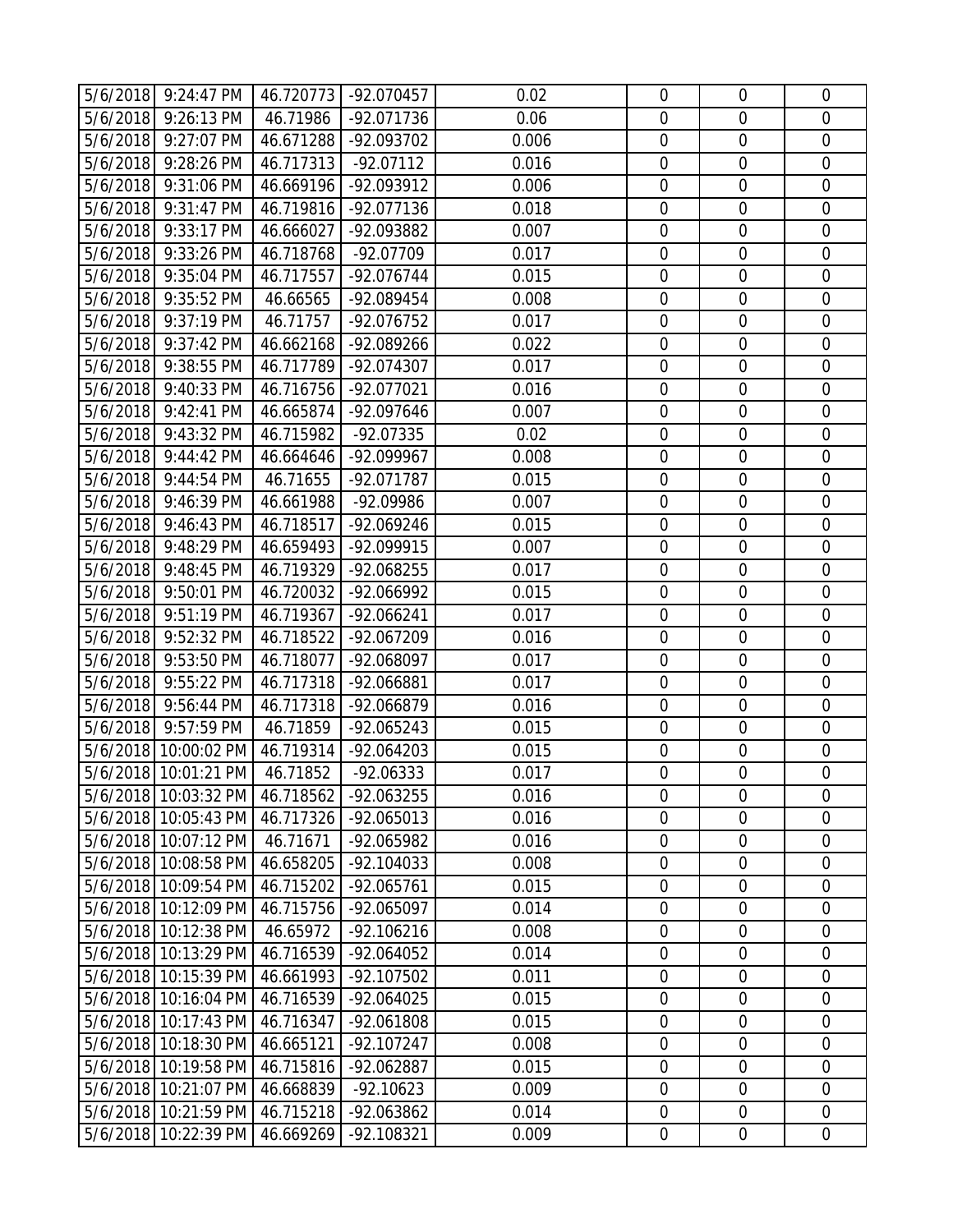| 5/6/2018 10:24:22 PM 46.714492 -92.064785 |           |              | 0.014 | $\mathbf 0$      | $\overline{0}$   | $\mathbf 0$    |
|-------------------------------------------|-----------|--------------|-------|------------------|------------------|----------------|
| 5/6/2018 10:25:52 PM                      | 46.67014  | -92.111938   | 0.007 | $\mathbf 0$      | $\mathbf 0$      | $\overline{0}$ |
| 5/6/2018 10:26:07 PM                      | 46.713802 | -92.065822   | 0.015 | $\mathbf 0$      | $\mathbf 0$      | $\overline{0}$ |
| 5/6/2018 10:27:49 PM                      | 46.713557 | -92.064356   | 0.014 | $\mathbf 0$      | $\mathbf 0$      | $\mathbf 0$    |
| 5/6/2018 10:29:51 PM                      | 46.673504 | -92.105798   | 0.009 | $\overline{0}$   | $\overline{0}$   | $\mathbf 0$    |
| 5/6/2018 10:30:16 PM                      | 46.714447 | -92.062936   | 0.013 | $\mathbf 0$      | $\mathbf 0$      | $\overline{0}$ |
| 5/6/2018 10:32:19 PM                      | 46.675947 | $-92.10579$  | 0.006 | $\mathbf 0$      | $\boldsymbol{0}$ | $\mathbf 0$    |
| 5/6/2018 10:32:50 PM                      | 46.715187 | -92.061656   | 0.013 | $\mathbf 0$      | $\mathbf 0$      | $\mathbf 0$    |
| 5/6/2018 10:34:22 PM                      | 46.676024 | -92.103916   | 0.005 | $\mathbf 0$      | $\overline{0}$   | $\overline{0}$ |
| 5/6/2018 10:34:47 PM 46.715243            |           | $-92.06163$  | 0.013 | $\mathbf 0$      | $\mathbf 0$      | $\mathbf 0$    |
| 5/6/2018 10:36:46 PM                      | 46.674954 | -92.102458   | 0.006 | $\mathbf 0$      | $\mathbf 0$      | $\overline{0}$ |
| 5/6/2018 10:36:48 PM                      | 46.714989 | -92.059882   | 0.013 | $\boldsymbol{0}$ | $\boldsymbol{0}$ | $\mathbf 0$    |
| 5/6/2018 10:38:06 PM                      | 46.714964 | -92.060092   | 0.013 | $\mathbf 0$      | $\mathbf 0$      | $\mathbf 0$    |
| 5/6/2018 10:38:47 PM                      | 46.674848 | -92.098382   | 0.007 | $\mathbf 0$      | $\mathbf 0$      | $\mathbf 0$    |
| 5/6/2018 10:40:20 PM                      | 46.714271 | -92.061098   | 0.013 | $\mathbf 0$      | $\mathbf 0$      | $\mathbf 0$    |
| 5/6/2018 10:41:09 PM                      | 46.677774 | -92.097768   | 0.007 | $\mathbf 0$      | $\overline{0}$   | $\mathbf 0$    |
| 5/6/2018 10:42:05 PM                      | 46.713705 | -92.061929   | 0.013 | $\boldsymbol{0}$ | $\mathbf 0$      | $\mathbf 0$    |
| 5/6/2018 10:43:30 PM                      | 46.678123 | -92.098819   | 0.007 | $\mathbf 0$      | $\overline{0}$   | $\mathbf 0$    |
| 5/6/2018 10:44:50 PM                      | 46.711301 | -92.063618   | 0.03  | $\boldsymbol{0}$ | $\boldsymbol{0}$ | $\mathbf 0$    |
| 5/6/2018 10:45:54 PM 46.681677            |           | -92.097694   | 0.005 | $\mathbf 0$      | $\boldsymbol{0}$ | $\overline{0}$ |
| 5/6/2018 10:46:25 PM                      | 46.711799 | -92.063041   | 0.015 | $\boldsymbol{0}$ | $\mathbf 0$      | $\mathbf 0$    |
| 5/6/2018 10:47:38 PM                      | 46.684767 | -92.099522   | 0.005 | $\mathbf 0$      | $\mathbf 0$      | $\mathbf 0$    |
| 5/6/2018 10:48:02 PM                      | 46.711814 | -92.061238   | 0.014 | $\mathbf 0$      | $\mathbf 0$      | $\mathbf 0$    |
| 5/6/2018 10:49:17 PM                      | 46.684543 | $-92.104122$ | 0.006 | $\mathbf 0$      | $\mathbf 0$      | $\mathbf 0$    |
| 5/6/2018 10:49:26 PM                      | 46.712892 | -92.060779   | 0.013 | $\mathbf 0$      | $\mathbf 0$      | $\overline{0}$ |
| 5/6/2018 10:51:07 PM                      | 46.685723 | $-92.10619$  | 0.006 | $\mathbf 0$      | $\boldsymbol{0}$ | $\mathbf 0$    |
| 5/6/2018 10:52:09 PM                      | 46.713388 | -92.060244   | 0.013 | $\mathbf 0$      | $\mathbf 0$      | $\mathbf 0$    |
| 5/6/2018 10:54:02 PM                      | 46.690606 | -92.105119   | 0.006 | $\overline{0}$   | $\overline{0}$   | $\overline{0}$ |
| 5/6/2018 10:54:13 PM 46.714248            |           | -92.058945   | 0.012 | $\mathbf 0$      | $\mathbf 0$      | $\overline{0}$ |
| 5/6/2018 10:56:32 PM                      | 46.692504 | -92.107544   | 0.007 | $\mathbf 0$      | $\overline{0}$   | $\mathbf 0$    |
| 5/6/2018 11:01:07 PM 46.695341            |           | $-92.10308$  | 0.005 | $\mathbf 0$      | $\mathbf 0$      | $\mathbf 0$    |
| 5/6/2018 11:02:43 PM 46.712916            |           | -92.057806   | 0.014 | $\mathbf 0$      | $\mathbf 0$      | $\mathbf 0$    |
| 5/6/2018 11:03:45 PM                      | 46.695892 | -92.099573   | 0.004 | $\mathbf 0$      | $\boldsymbol{0}$ | $\mathbf 0$    |
| 5/6/2018 11:04:12 PM                      | 46.7125   | -92.058807   | 0.014 | $\mathbf 0$      | $\boldsymbol{0}$ | $\overline{0}$ |
| 5/6/2018 11:06:23 PM                      | 46.712478 | $-92.05877$  | 0.014 | $\mathbf 0$      | $\overline{0}$   | $\overline{0}$ |
| 5/6/2018 11:07:29 PM                      | 46.700376 | -92.093607   | 0.007 | $\mathbf 0$      | $\mathbf 0$      | $\overline{0}$ |
| 5/6/2018 11:07:57 PM                      | 46.711178 | -92.059752   | 0.015 | $\mathbf 0$      | $\mathbf 0$      | $\mathbf 0$    |
| 5/6/2018 11:10:19 PM                      | 46.710834 | -92.061469   | 0.015 | $\boldsymbol{0}$ | $\boldsymbol{0}$ | $\mathbf 0$    |
| 5/6/2018 11:10:30 PM                      | 46.701432 | -92.097769   | 0.006 | $\mathbf 0$      | $\mathbf 0$      | $\mathbf 0$    |
| 5/6/2018 11:11:58 PM                      | 46.710014 | -92.062535   | 0.02  | $\overline{0}$   | $\mathbf 0$      | $\mathbf 0$    |
| 5/6/2018 11:12:42 PM                      | 46.703895 | -92.097667   | 0.004 | $\mathbf 0$      | $\mathbf 0$      | $\overline{0}$ |
| 5/6/2018 11:13:48 PM                      | 46.709251 | -92.061153   | 0.012 | $\mathbf 0$      | $\mathbf 0$      | $\overline{0}$ |
| 5/6/2018 11:15:44 PM                      | 46.709429 | -92.060553   | 0.012 | $\mathbf 0$      | $\mathbf 0$      | $\mathbf 0$    |
| 5/6/2018 11:15:50 PM                      | 46.705685 | -92.092326   | 0.009 | $\mathbf 0$      | $\boldsymbol{0}$ | $\mathbf 0$    |
| 5/6/2018 11:17:19 PM                      | 46.710323 | -92.058983   | 0.014 | $\mathbf 0$      | $\boldsymbol{0}$ | $\mathbf 0$    |
| 5/6/2018 11:18:51 PM                      | 46.710928 | -92.058422   | 0.013 | $\mathbf 0$      | $\mathbf 0$      | $\overline{0}$ |
| 5/6/2018 11:19:54 PM                      | 46.706453 | -92.083189   | 0.005 | $\boldsymbol{0}$ | $\boldsymbol{0}$ | $\mathbf 0$    |